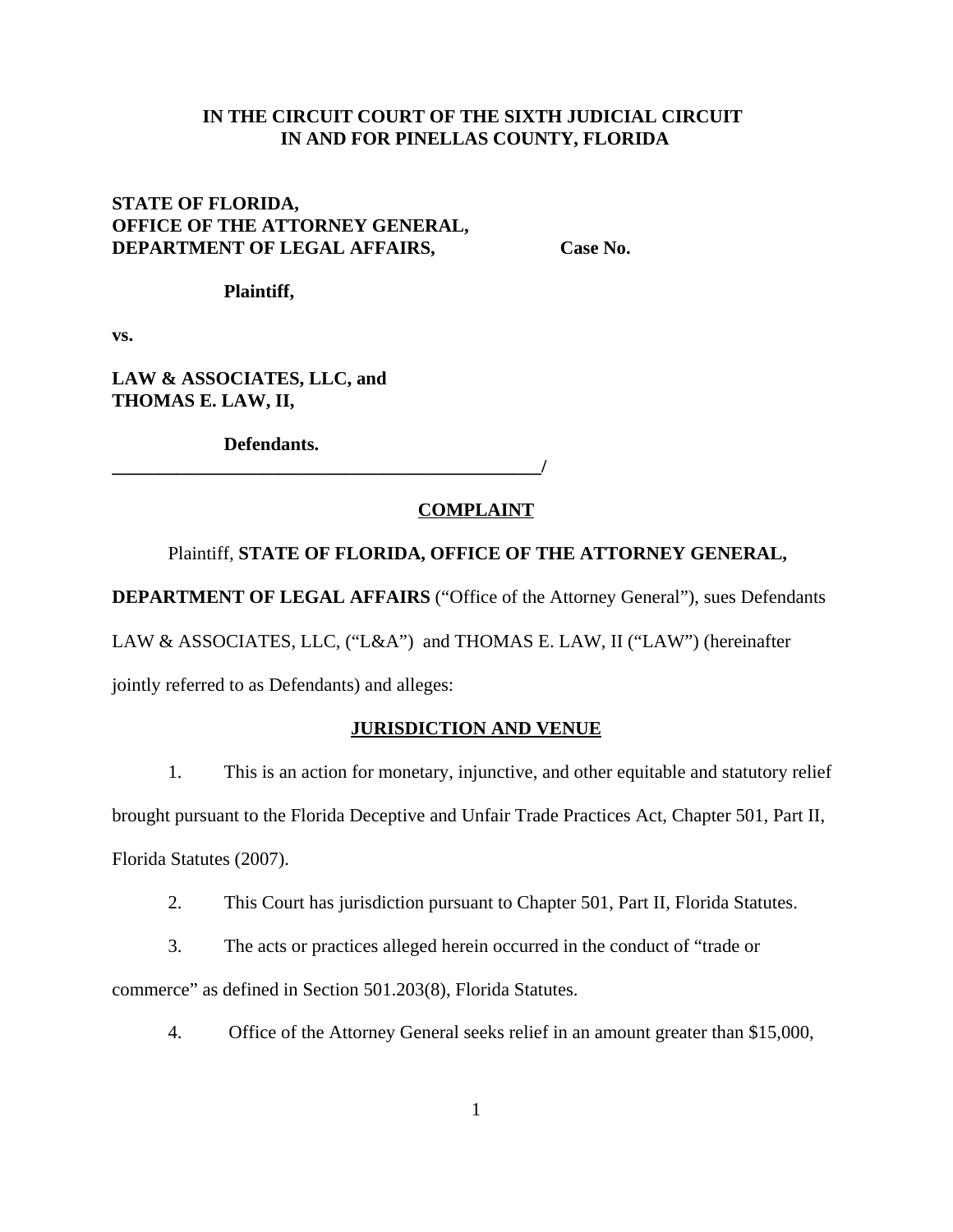exclusive of interest, costs, and attorneys fees.

5. The violations herein affect more than one judicial circuit of the State of Florida.

6. Venue is proper in this court as the principal place of business of Defendant L&A is in Pinellas County, Florida; Defendant LAW resides in Pinellas County; and the statutory violations alleged herein occurred within and without Pinellas County.

7. Office of the Attorney General has conducted an investigation, and Attorney General Bill McCollum determined that an enforcement action serves the public interest**.** 

8. All other conditions precedent to this action have occurred.

### **PARTIES**

9. Plaintiff is an enforcing authority of Chapter 501, Part II, Florida Statutes, and is authorized to bring this action and to seek penalties and injunctive and other statutory relief pursuant thereto.

10. Defendant L&A is a Florida limited liability corporation with its principal place of business in Pinellas County Florida. Defendant LAW is the sole managing member of L&A. At all times material hereto, Defendants have conducted their business within the state of Florida and have marketed to residents of the state of Florida and across the country. LAW, as managing member of L&A, participated in the offending conduct as set out more fully below and has the responsibility and authority to prevent violations of Florida Statutes concerning deceptive and unfair trade practices. As sole managing member of L&A, LAW directly participated in the conduct alleged herein, or directed or controlled the practices and policies of L&A complained of herein and had authority to control them, and had actual or constructive knowledge of the acts and practices complained of herein.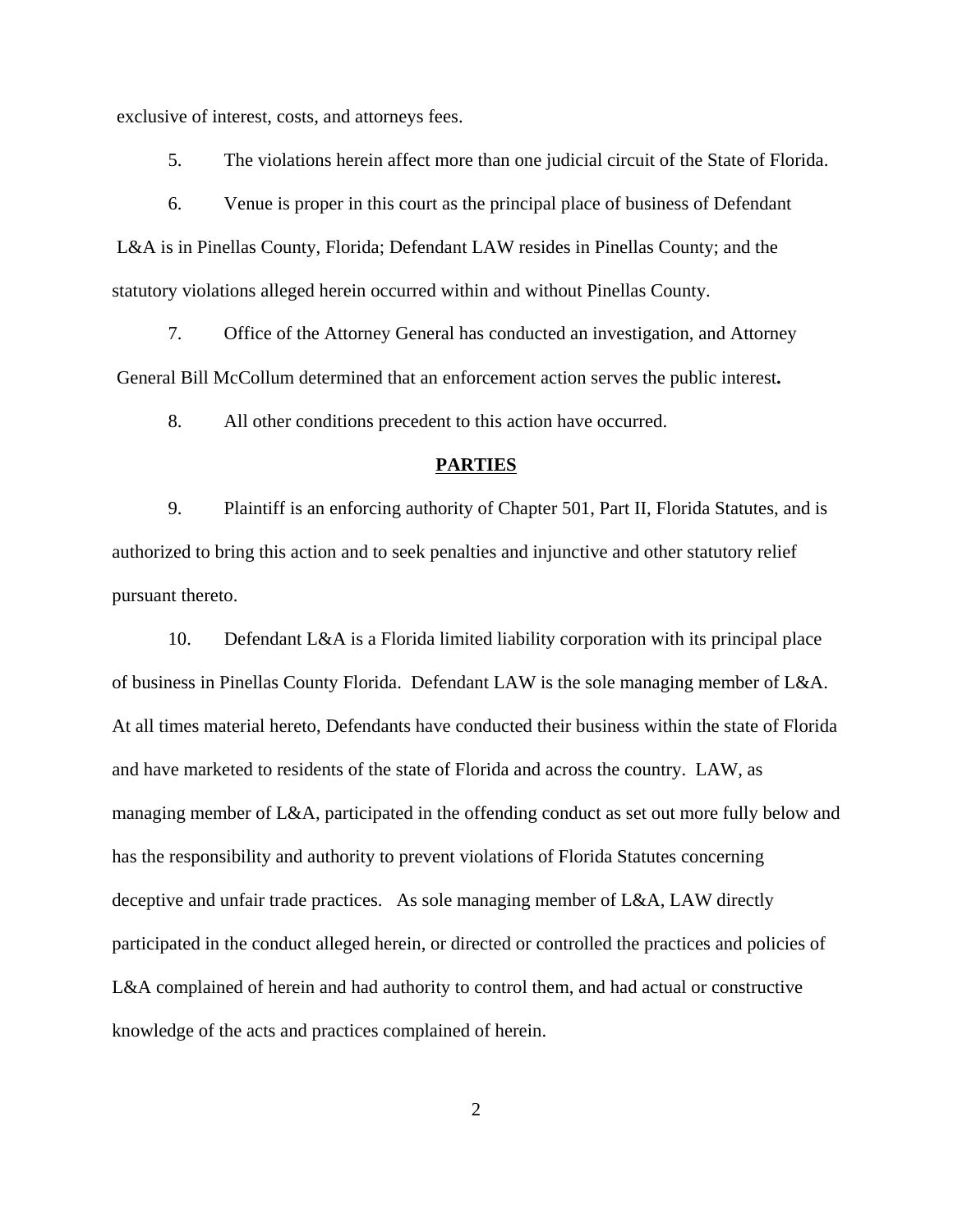### **ACTS COMMON TO ALL COUNTS PRELIMINARY STATEMENTS**

#### **I. Summary of Conduct**

11. Since approximately September, 2004, and continuing to present, Defendants purport to offer services to consumers throughout the United States, including, but not limited to, Florida consumers, to assist homeowners who are behind in their mortgage payments and facing potential foreclosure on their homes. Defendants advertise through direct mail and internet websites. Generally, an initial call with a potential customer is handled by a sales representative, who asks the consumer a number of purported "qualifying" questions and then proposes that L&A can assist the consumer with a number of different potential "programs" to save the home from foreclosure. The sales representative promises that the services are backed by a guarantee and the consumer is entitled to a full refund if the home is not saved from foreclosure. Consumers report that they were told they "had nothing to lose" by signing up for Defendants' services, and that the company has a "97% success rate." Defendants then obtain payment from the consumer of an advance fee through various payment devices, including a money gram. The fees charged vary, based on the number of mortgages involved, and range from approximately \$1500 or more for one mortgage to approximately \$2000 or more for two. Defendants do not initiate their purported services and contact the lender until all fees are paid in full.

12. Once payment is received, Defendants send to the consumer materials to be completed and signed, including the written contract or so called "Working Agreement," containing terms and conditions of Defendants' services. The Working Agreement includes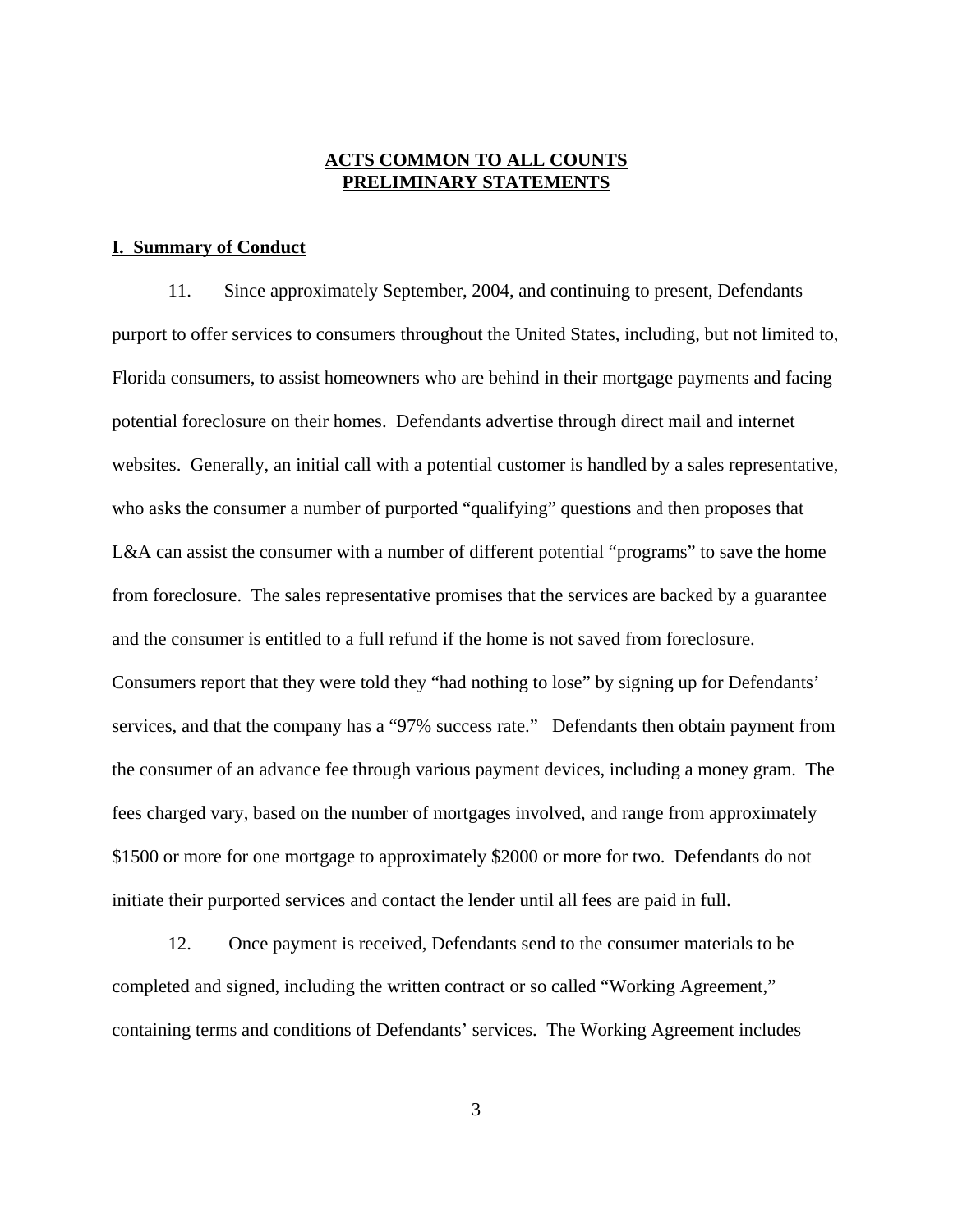many restrictions and prohibitions that are not disclosed to the consumer prior to Defendants' collecting the fee. Many of these terms directly contradict the printed promotional materials and the assurances that are given to the consumer by the sales representatives. These terms are intended to substantially limit the consumer's ability to obtain a refund.

13. The consumer is directed to sign and return to Defendants the Working Agreement. In some instances, the terms of the Working Agreement provide that even if the consumer does not sign the agreement, the agreement is considered accepted after seven working days.

14. Once full payment is made, Defendants purportedly begin the "mitigation" process and contact the consumer's lender in an attempt to arrange a payment plan. When Defendants receive a response from the lender, Defendants are to contact the consumer and convey this information. Typically, once this information from the lender is conveyed to the consumer, if it is conveyed at all, Defendants' services end and it is up to the consumer to work out the details with the lender, if a repayment plan is offered, or to pay additional fees to Defendants for further assistance.

15. Office of the Attorney General has reviewed in excess of 65 consumer complaints about Defendants' business practices, all but 5 of which date from 2006 and 2007. These complaints include such allegations as the consumer received no services, or inadequate services, and Defendants refuse to honor their "money back guarantee"; no workout plan was offered and Defendants refuse to provide a refund; Defendants advised the consumer to file bankruptcy and refuse to provide a refund; the repayment plan offered was not feasible given the consumer's financial circumstances and Defendants refuse to provide a refund; or the consumer worked out a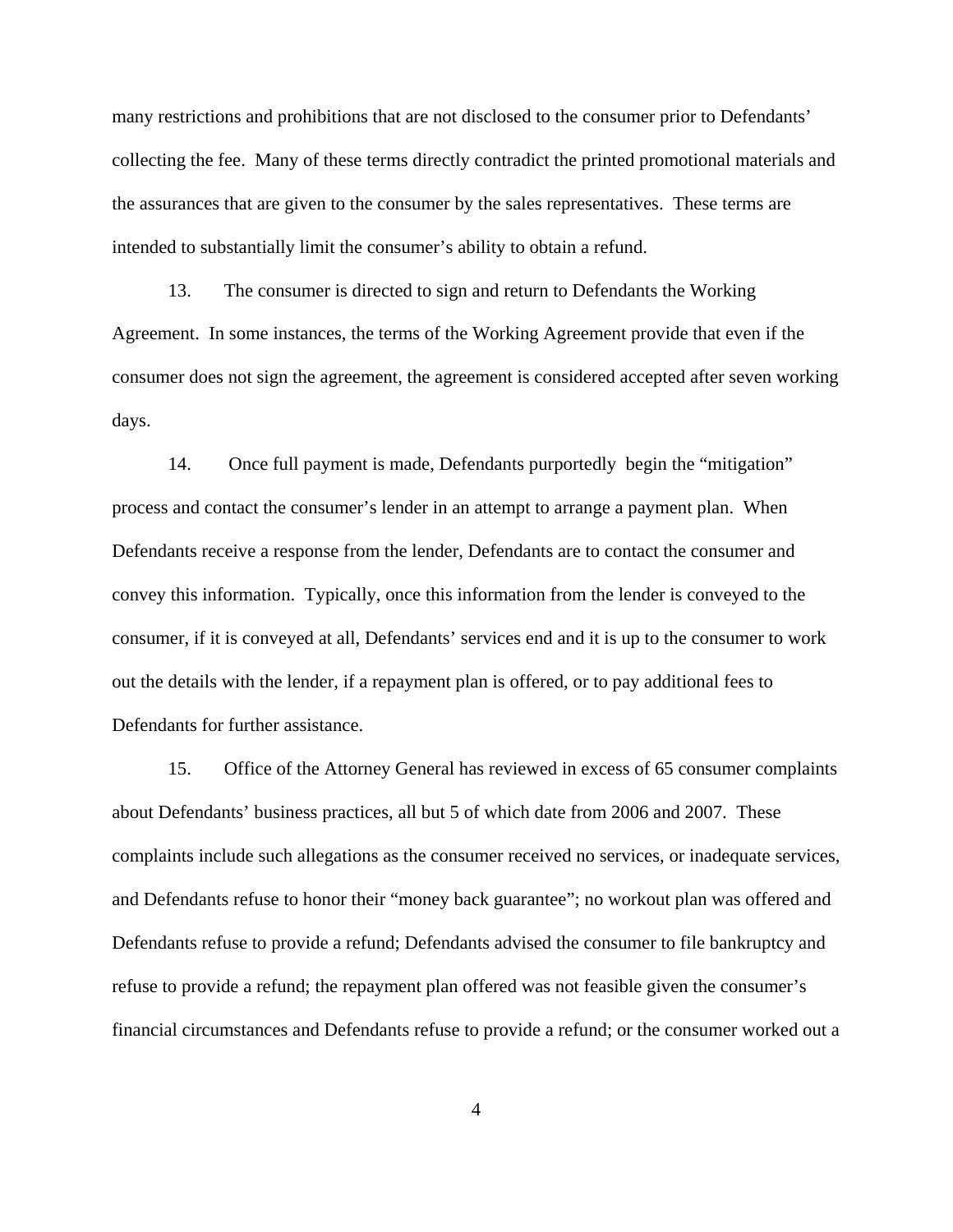plan with the lender without Defendants' assistance and Defendants refuse to provide a refund. Overall, consumer complaints arise from the fact that the consumer is misled by Defendants' promotional devices to believe that Defendants will save their home from foreclosure, when in fact the purported services that are provided for an excessive fee offer nothing more than a few phone calls to the lender to obtain information that the consumer could have just as easily obtained on his or her own and, contrary to Defendants' explicit representations and promises, do not result in a viable solution to foreclosure or a return of the fees paid.

### **II. Deceptive mailers**

16. Among other devices, Defendants send deceptive letters or "notices" to individual homeowners to promote their services. On or about February, 2007, and continuing thereafter until at least November, 2007, Defendants have mailed, to certain homeowners who are delinquent in their mortgage payments a "notice" directing the homeowner to call Defendants' toll free number to "stop the foreclosure process." These notices vary slightly in the text that is included, specifically in the text that describes the services or workout options that are available to the consumer, but the basic format is consistent. For an illustrative example of a notice sent by Defendants in April 2007, see Exhibit 1, attached hereto and incorporated herein.

17. The notice uses a number of devices to suggest falsely that L&A has an existing business relationship with the lender or the homeowner. For example, the notice lists an "account" number in the header. However, neither the recipient nor the recipient's lender has solicited the business of L&A and therefore no "account" between L&A and the recipient exists. Furthermore, the notice directs the consumer to contact L&A quickly to avoid foreclosure.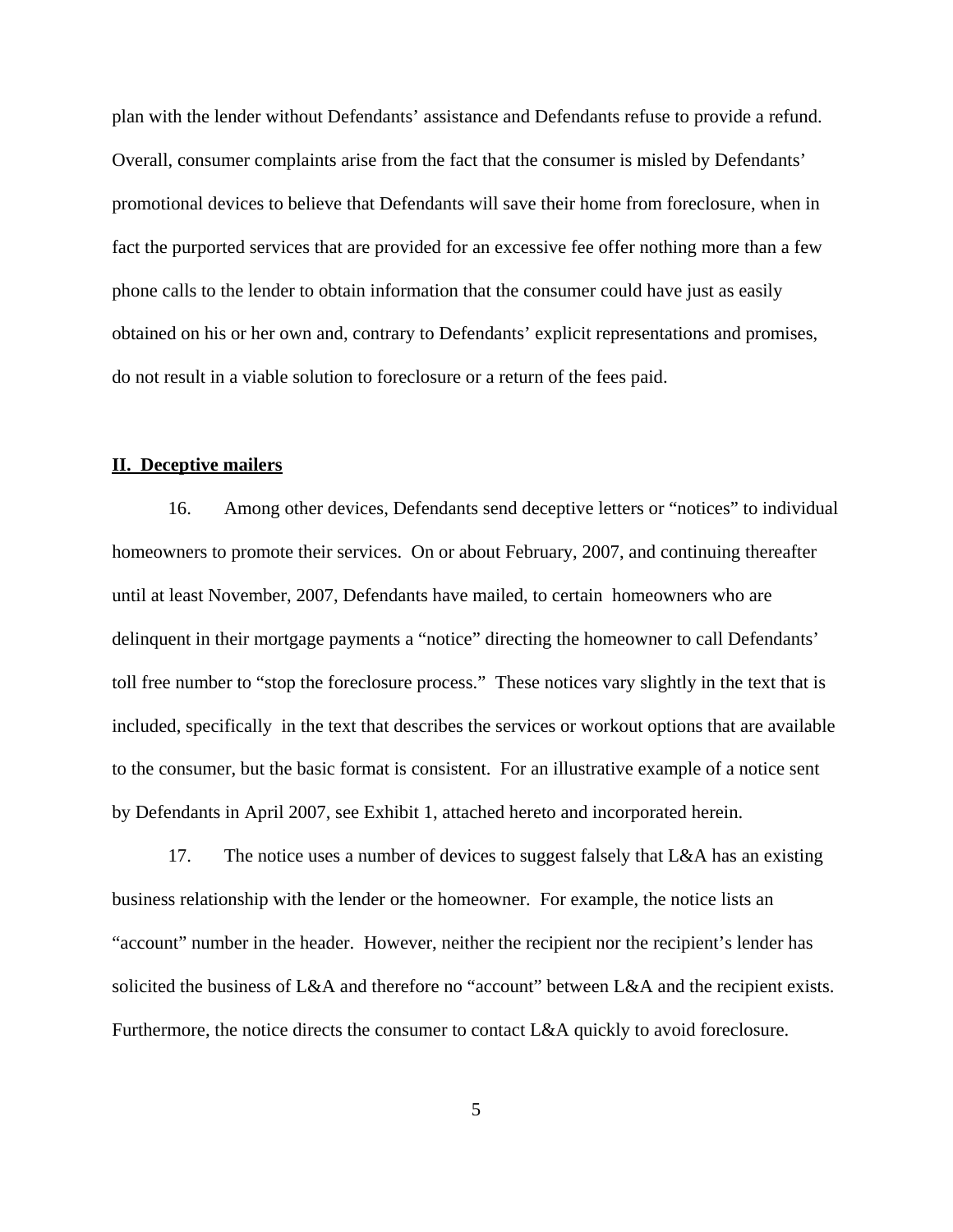Specifically the notice states: " WHAT YOU NEED TO DO: **You must call 1-800-329-9973** within 72 hours to see if you are eligible to take advantage of one of the workout options described below which may stop the foreclosure process." In the description of the workout options, Defendants never disclose that the options they are discussing have to be negotiated with the lender. Instead the description states "we may be able to arrange a new repayment plan," and "we may be able to restructure your loan." This language purposefully creates the false impression that L&A is acting on behalf of the lender to offer a means to avoid foreclosure. Furthermore, the notice contains no disclosure that defendants are offering negotiation services for a fee. In fact, the "terms and conditions" of the offer that are printed on the back of the notice are deceptive and misleading themselves inasmuch as this disclosure refers to an offer for credit or a home equity loan and does not mention the terms and conditions that are part of the purported mitigation services that will be offered to the homeowner.

18. In August 2007, Defendants sent a variation of this notice to consumers stating that the recipient was "preapproved for a home loan with an interest rate as low as 6.7%" and offering to assist the recipient with obtaining a home equity loan. Based on information and belief, Defendants charge consumers who respond to this offer upfront fees comparable to those they charge to consumers seeking a workout or loan modification plan. For an illustrative example of the loan offer, see Exhibit 2, attached hereto and incorporated herein.

# **III. Deceptive Business Practices and False and Deceptive Statements on Internet Web pages**

19. L&A maintains a number of domain names, including lawandassociates.org and avoidforeclosurestoday.com, which link to the same website. The information on the website is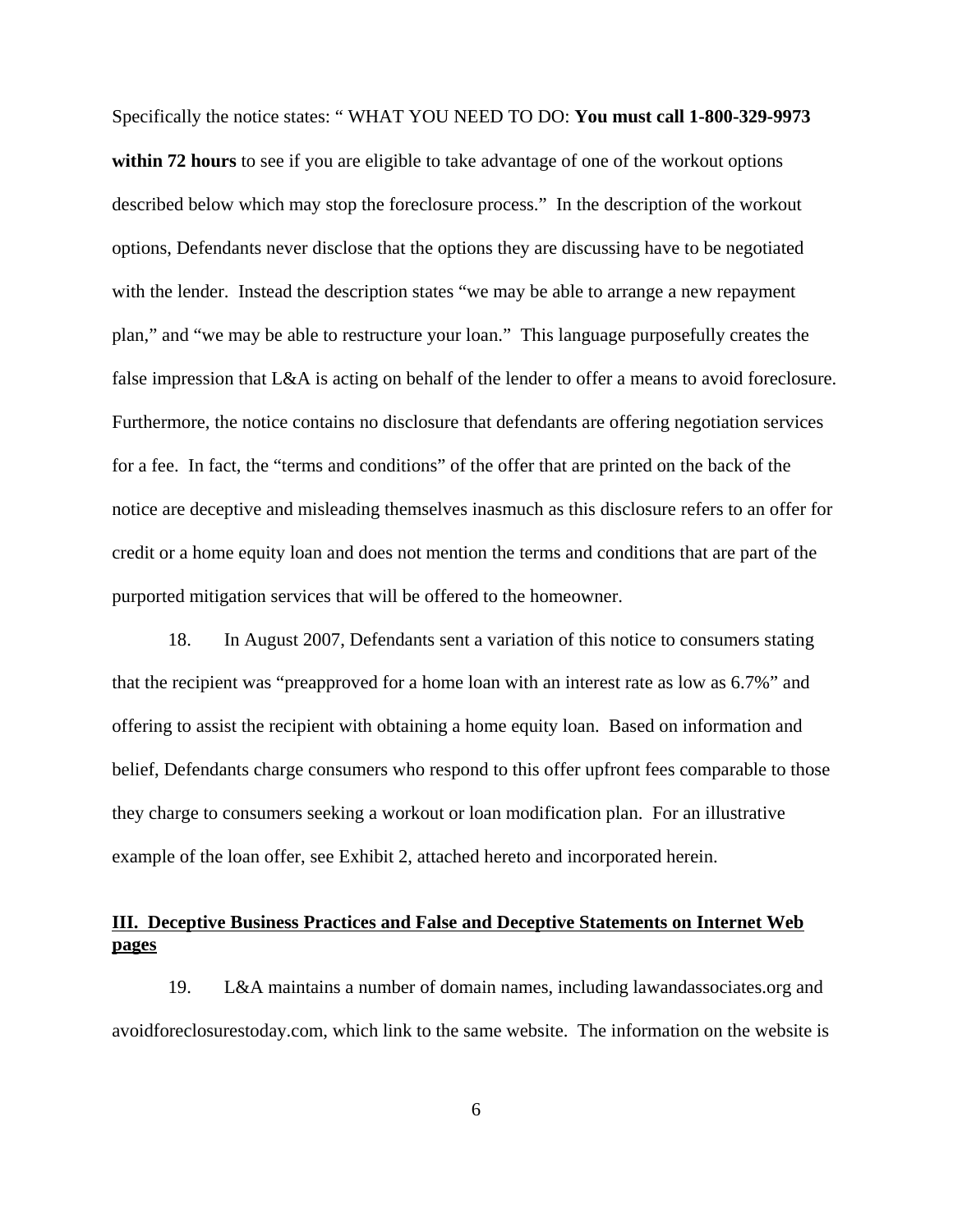periodically updated and changed.

20. Since at least 2007 and continuing to the present, Defendants' website has contained numerous deceptive and unfair statements and devices. Although the website is occasionally modified, deceptive practices have continued and are continuing on the various versions of the website. On two different occasions, the Office of the Attorney General electronically captured each webpage of Defendants' website. Exhibit 3, attached hereto and incorporated herein, represents Defendants' webpages as they existed on 9/4/07 and 9/5/07, and Exhibit 4, attached hereto and incorporated herein, represents the webpages as they existed on 1/7/08. These pages demonstrate the particular devices in use at those particular times and illustrate the ongoing deceptive practices and devices being used by Defendants in the various versions of the website created over time.

21. Similar to the misrepresentations contained in the promotional notices sent to consumers, Defendants' website misleads consumers to believe that Defendants will stop the foreclosure proceedings and prevent the loss of the home if the homeowner signs up immediately for Defendants' services. For example, in Exhibit 3, page 1, the "home" page of Defendants' website states: "If you want to get out of Foreclosure, we can negotiate with your Lender to Avoid Foreclosure or Stop Foreclosure, and get you back on the right track." In Exhibit 4, the home page of the website on 1/7/08 contains the statement: "[s]topping foreclosure is our specialty, we help thousands of homeowners every year by assisting with their foreclosure. Our staff of certified loss mitigation experts will negotiate with your lender the best possible solution to stop foreclosure." In fact, not one of the consumers whose complaint was reviewed by the Office of the Attorney General achieved through L&A a program that prevented foreclosure of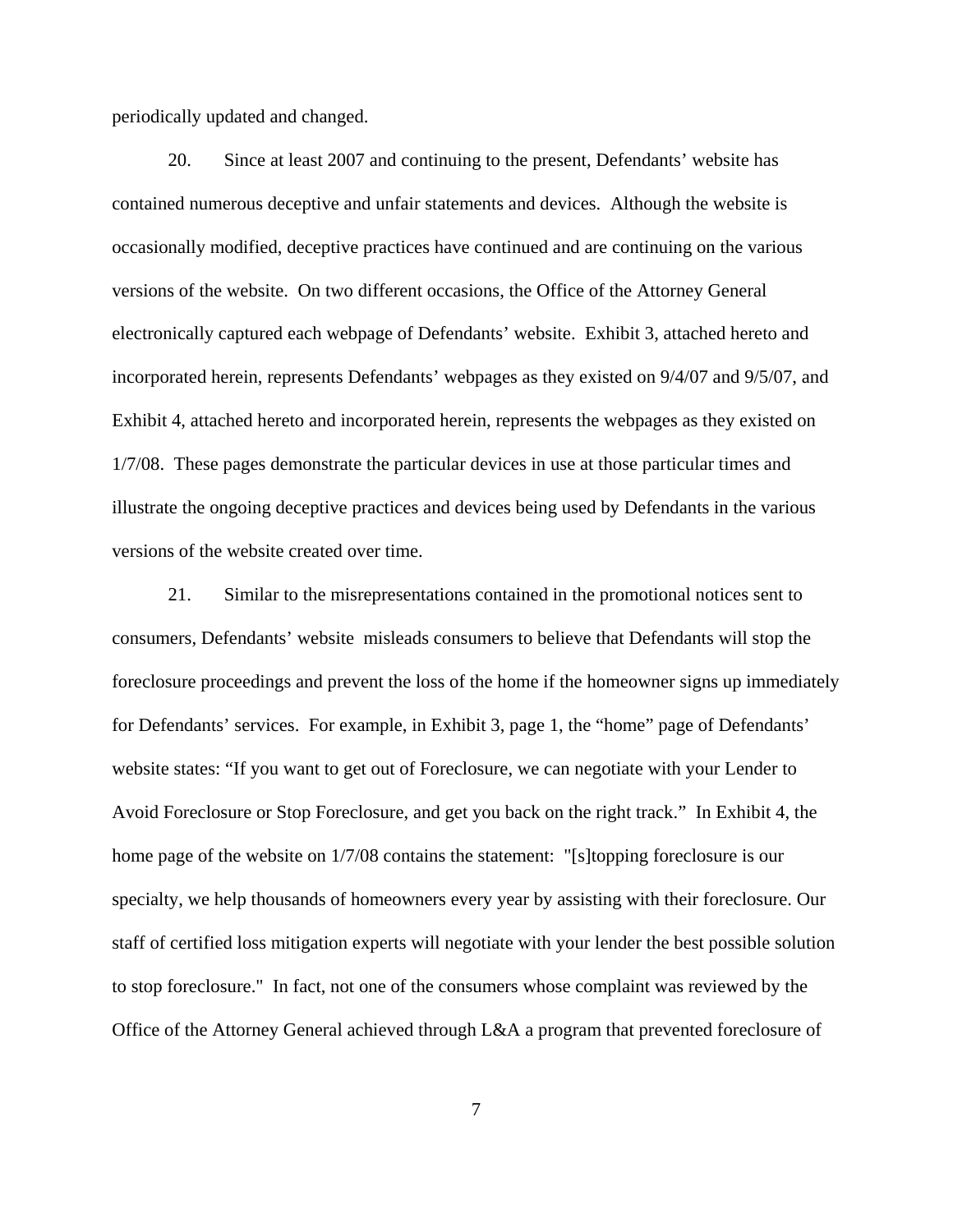their home.

22. In numerous places, the website falsely claims that Defendants have a "97% success rate." Defendants link this "success" rate directly to their ability to save a home from foreclosure. For example, in the "FAQs" section of the website, the following question is posed to L&A: "How successful and experienced is your firm at resolving foreclosure?" and the answer given is: "[o]ur success rate is over 97%." (See Exhibit 3, page 11).

23. The false claim of a 97% success rate is repeated to consumers in the initial sales call with L&A. In fact, L&A does not have a success rate of over, or even approaching, 97% at preventing foreclosure.

24. Not only do Defendants misrepresent their success rate for stopping foreclosures, but Defendants also deceive consumers about the scope of their services. The webpages describe the business as "a foreclosure consulting agency that assists homeowners in avoiding or stopping foreclosures, specializes in out-of-court resolutions of mortgage foreclosures, negotiates with your lenders on your behalf and in your best interests, works diligently to obtain a fair solution for your current foreclosure situation." (See Exhibit 3, page 3). A later version states: "There are many ways we can help! Forbearance, Loan Modification, Partial Claim, Deed in Lieu, Redemption, Short Sale." (See Exhibit 4, page 1). The notices sent to individual consumers describe a different range of services, and most notably include, in some solicitations, a home equity loan and government assistance loans. In the initial sales call, Defendants' sales representatives explain that L&A offers three programs for which the consumer is eligible: forbearance, loan modification or a special government loan program. However, based on information and belief, sales representatives are instructed by Defendant Law not to mention the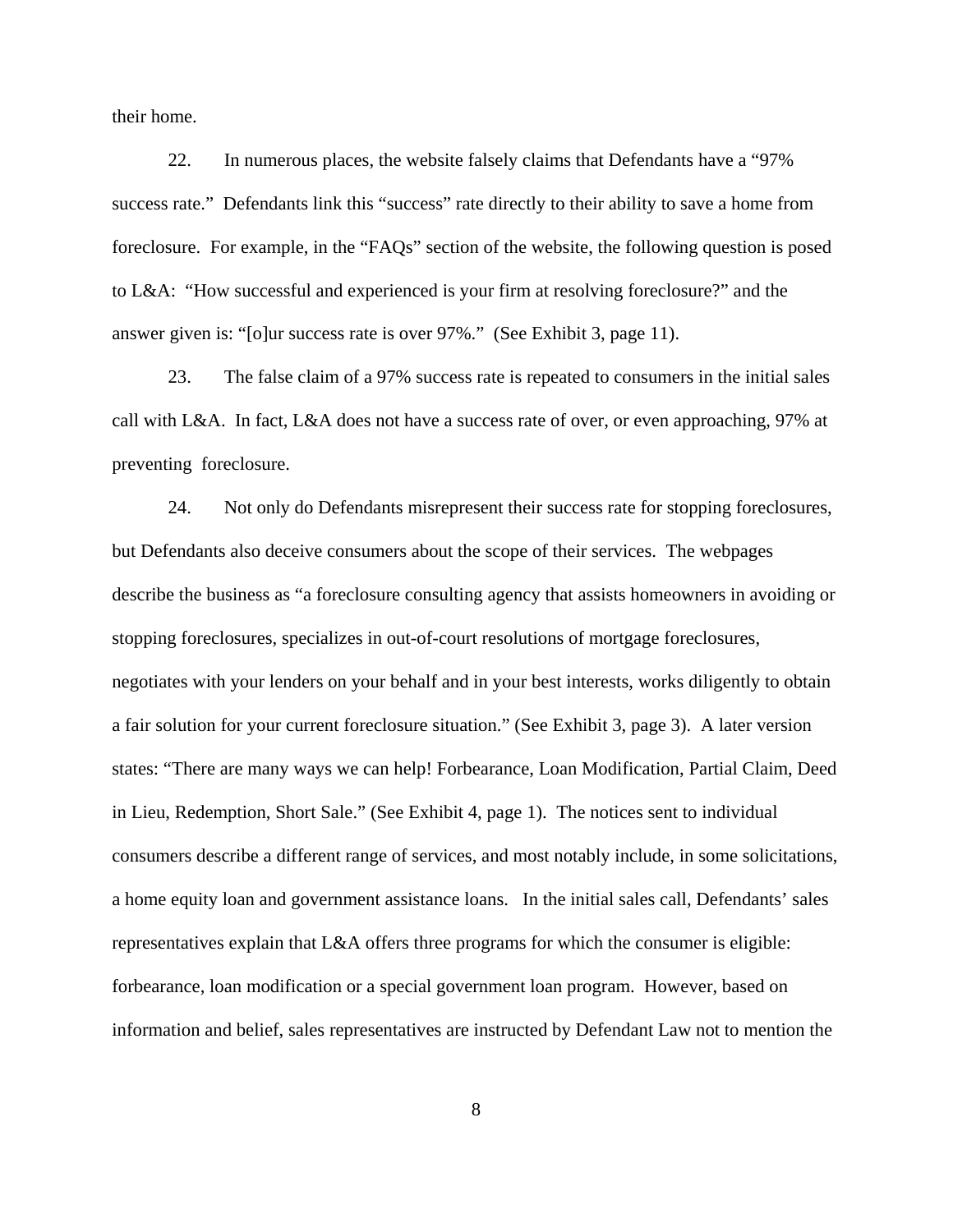government loan program again after the initial sales pitch. In fact, consumers report that the solutions offered, if any, were forbearance, loan modification or filing of bankruptcy.

25. Defendants also use various devices on the website to suggest falsely that the company provides legal services. The headline of the web page features a picture of scales that are commonly used to symbolize the "scales of justice" and are typically associated with the practice of law. (See Exhibit 4, page 1). Defendants' webpages also feature numerous pictures of law books and gavels (see, for example, Exhibit 3, pages 2 and 3). In Exhibit 4, page 1, there is a picture of law books on a table, under which it states, "[o]ur mitigation experts know the foreclosure laws and how the foreclosure process is handled and will aggressively fight for your rights as a homeowner." The company name itself, "Law & Associates," gives the false impression that the business engages in legal practice. In fact, based on information and belief, many consumers who call in to L&A think that L&A is a law firm

26. Despite the fact that neither Thomas Law nor any other employee of L&A is a licensed attorney, L&A has provided legal advice and recommended that consumers file bankruptcy. As an example, Defendant LAW has stated in writing, with respect to one consumer, that L&A recommended the consumer file bankruptcy and that "[w]e put many hours of phone work into this case with time spent pleading with the attorneys on her behalf as well as explaining all of her rights in the foreclosure process."

27. Defendants also solicit new customers with the false promise of a "free consultation." In numerous places on the L&A website, Defendants prompt consumers to "call today for a free consultation." In fact, Defendants do not provide a "free" consultation. In the initial sales call with the consumer, Defendants advise that the consumer may be eligible for any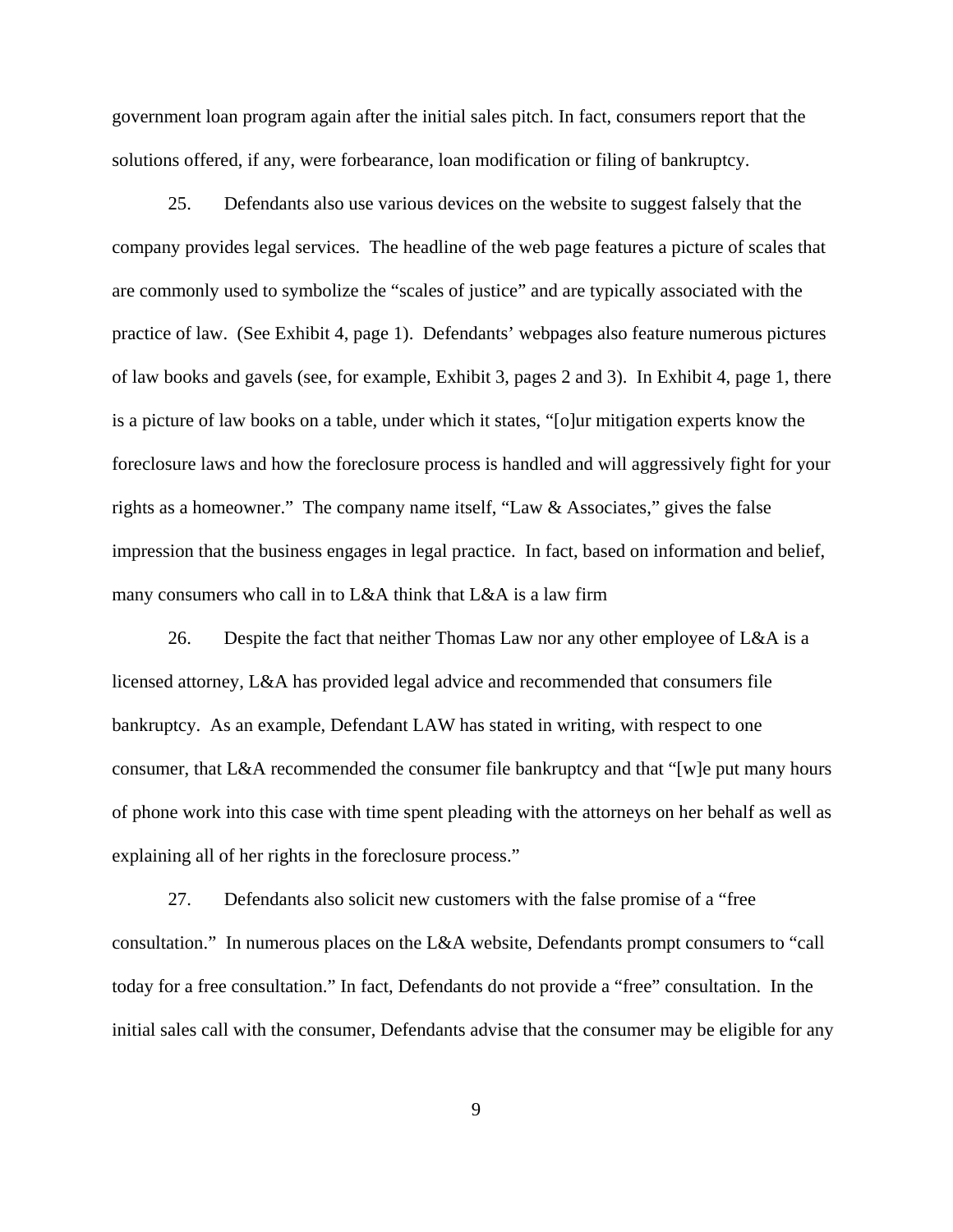number of programs, however no particular recommendation is provided, if at all, until after the full fee is paid. Defendants' Working Agreement also provides that the initial consultation is not free. The Working Agreement states that Defendants' fee includes the initial assessment time incurred by Law & Associates. The Agreement further provides that the amount earned in the initial consideration of a "Solution" amounts to the Defendants' entire advance fee. (See Exhibit 5, page 2, attached hereto and incorporated herein).

#### **IV. Deceptive "Money Back Guarantee"**

28. Defendants advertise a "Money Back Guarantee" to deceive consumers and lead them to believe that L&A will refund their payment if L&A is unable to stop foreclosure. For example, the L&A webpage states "[w]hen you decide to enroll in our program, be assured that **if we can not negotiate a plan with your lender or provide you with a viable strategy to avoid or stop your foreclosure, you** *will* **be covered by our Money Back Guarantee**." (See Exhibit 3, page 2; and Exhibit 4, page 9). The hyperlink to the details of the purported "money back guarantee" states: "**We Will Return Our Fee To You Guaranteed**" and provides no further details, terms, conditions, or restrictions on this guarantee, other than to repeat the promise that appears on the main page. (See Exhibit 4, page 11). In the initial sales call, Defendants repeat the "money back guarantee" without disclosing any limitations on the guarantee. In fact, the consumer never learns of any restrictions on the guarantee until after the advance fee is paid.

29. In actual practice, Defendants repeatedly refuse to refund payments to consumers who have not achieved a viable solution to foreclosure. In fact, Defendant LAW has consistently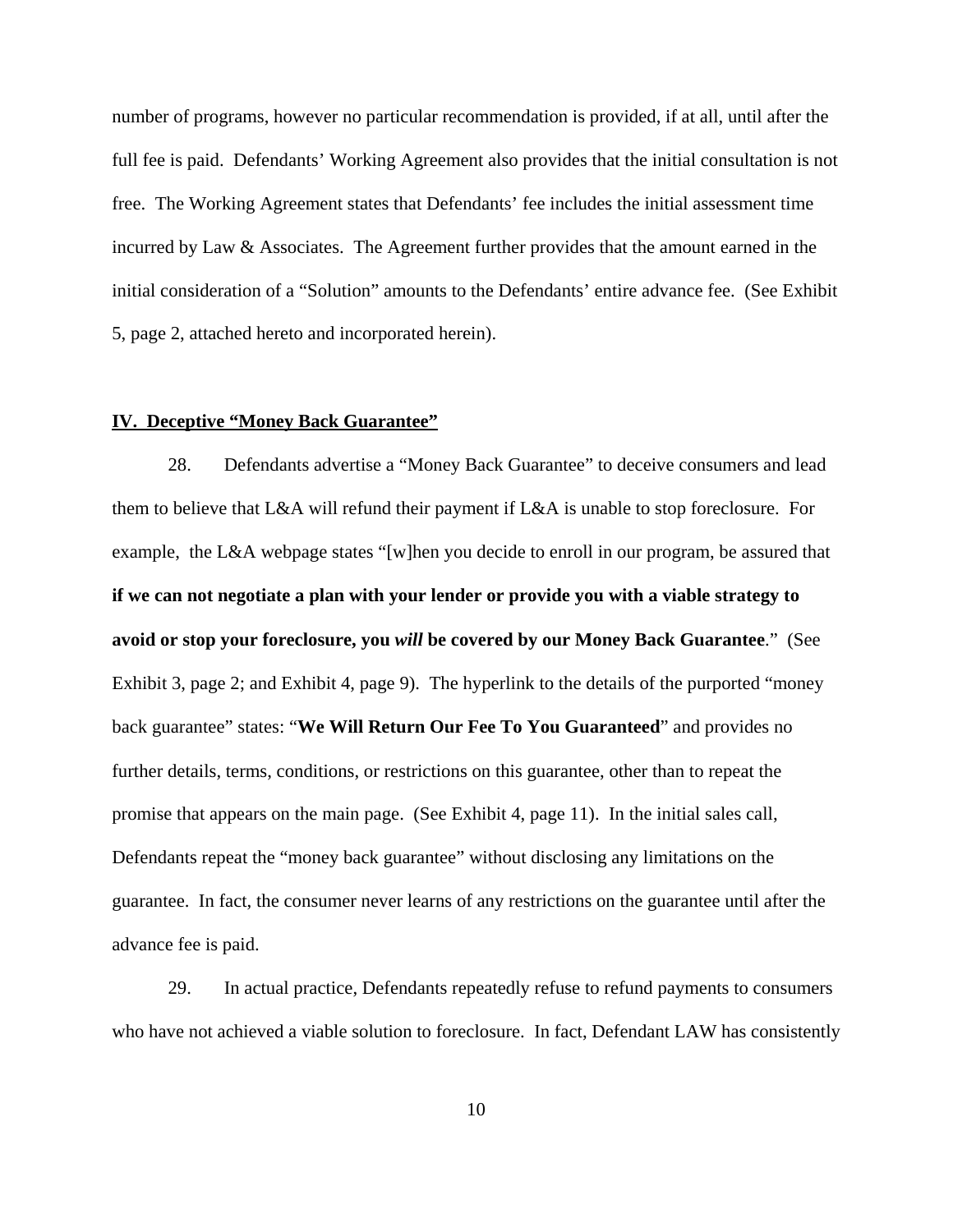refused to provide refunds and has directed other employees of L&A to find any reason they can to deny a refund request. In almost every complaint reviewed by the Office of the Attorney General, the consumer did not receive a refund from Defendants despite the fact that he or she made a request for a refund based on unsatisfactory results with L&A.

30. Once the consumer has paid for Defendants' purported services, L&A sends the consumer a package of documents, including the "Home Owner Working Agreement." Exhibit 5, attached hereto and incorporated herein, contains an illustrative example of the Defendants' Working Agreement. This document contains numerous terms that contradict the written representations on the website and the oral promises of the sales representatives. For example, the Agreement states: "Homeowner understands that the fee is earned at the point a Solution is recommended regardless of outcome," and fees will only be returned if L&A is "unsuccessful in obtaining a Solution." The Agreement broadly defines a "solution" to include not only a process of solving a problem, but also "an explanation, clarification, etc." This definition varies materially from the webpage promise to provide a "viable strategy to avoid or stop foreclosure."

31. The Working Agreement prepared by the Defendants also further restricts the "money back guarantee" by providing for the consumer's "forfeiture" of the fee in certain previously undisclosed circumstances, such as the homeowner's contact with the lender, homeowner's failure to make payment or initial contributions towards arrears in amounts negotiated by L&A, homeowner's failure to comply with the recommendation of L&A, and homeowner's failure to make a claim for refund within 90 days of initial payment. None of these material requirements or restrictions is conveyed to the consumer prior to payment. In fact, Defendants have denied refunds and asserted that the consumer forfeited the fee under the terms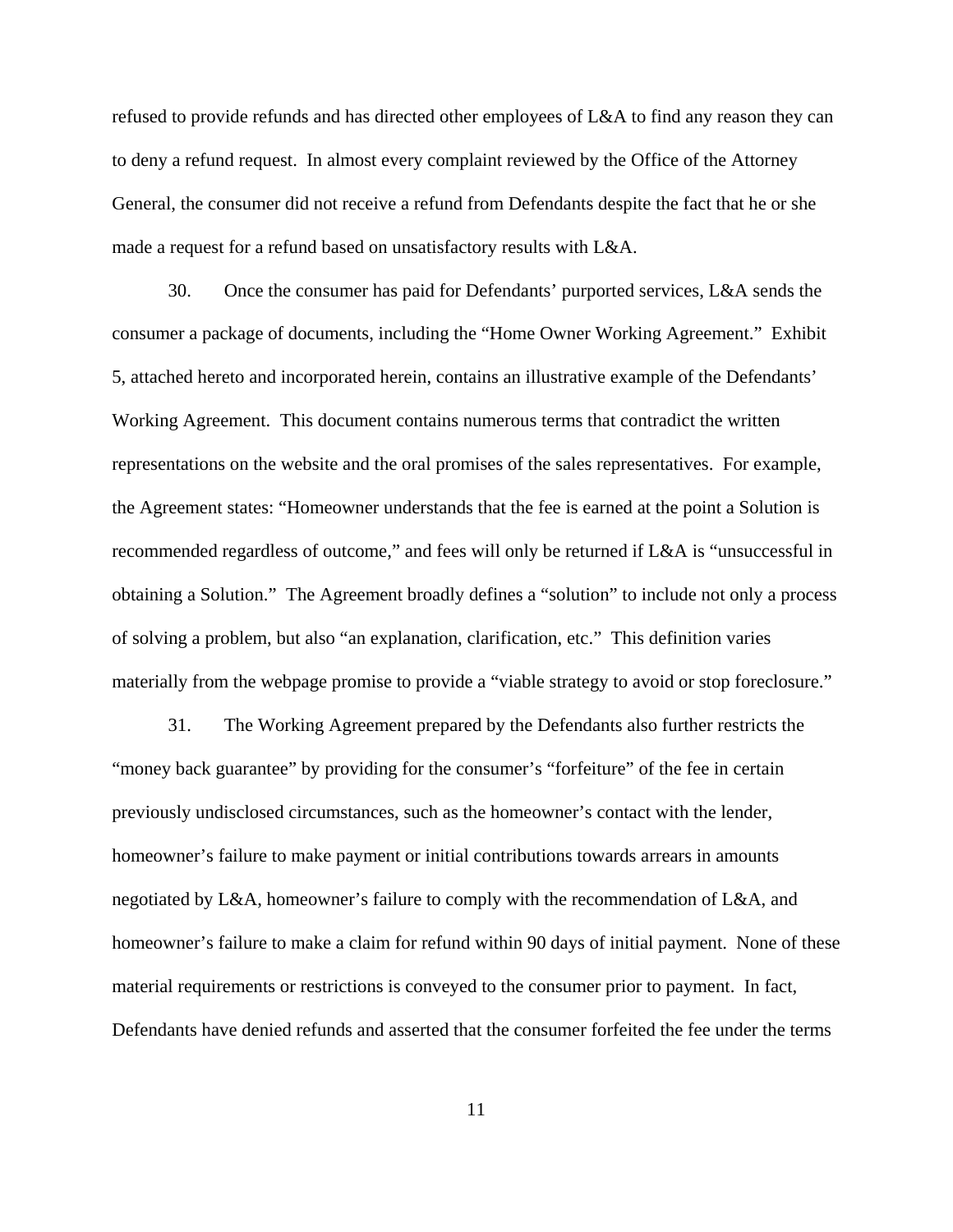of the Working Agreement,. in circumstances such as the lender contacts the consumer directly and they workout a resolution without the assistance of Law & Associates, the consumer's financial circumstances make the consumer ineligible for a workout agreement, the consumer cannot afford to make the full payment to Law & Associates, and other instances in which a program to stop foreclosure was not provided.

32. L&A consistently uses the strict terms of the "Home Owner Working Agreement" to reject consumer requests for refunds. Even when the lender refuses to work with L&A, Defendants will refuse to issue a refund.

33. Defendants seek to disclaim in the Working Agreement all of L&A's prior material misrepresentations made to induce the consumer's purchase of Defendants' services by stating "[t]his agreement sets forth the entire understanding between Homeowner and Law & Associates, LLC and supersedes all prior representations **whether written** or oral **by either party**."

#### **V**. **Abuse of Trust and Confidential Relationship with Client**.

34. A confidential relationship exists between the consumer and L&A inasmuch as L&A's purported mitigation services require the consumer to disclose to L&A confidential financial information and involve L&A's handling of the consumers' financial affairs and providing advice concerning financial and legal matters. Furthermore, L&A instructs consumers not to deal directly with their mortgage servicers and similar financial institutions or risk violating the L&A contract and voiding the purported L&A "Money Back Guarantee."

35. In furtherance of this confidential relationship, consumers transfer funds to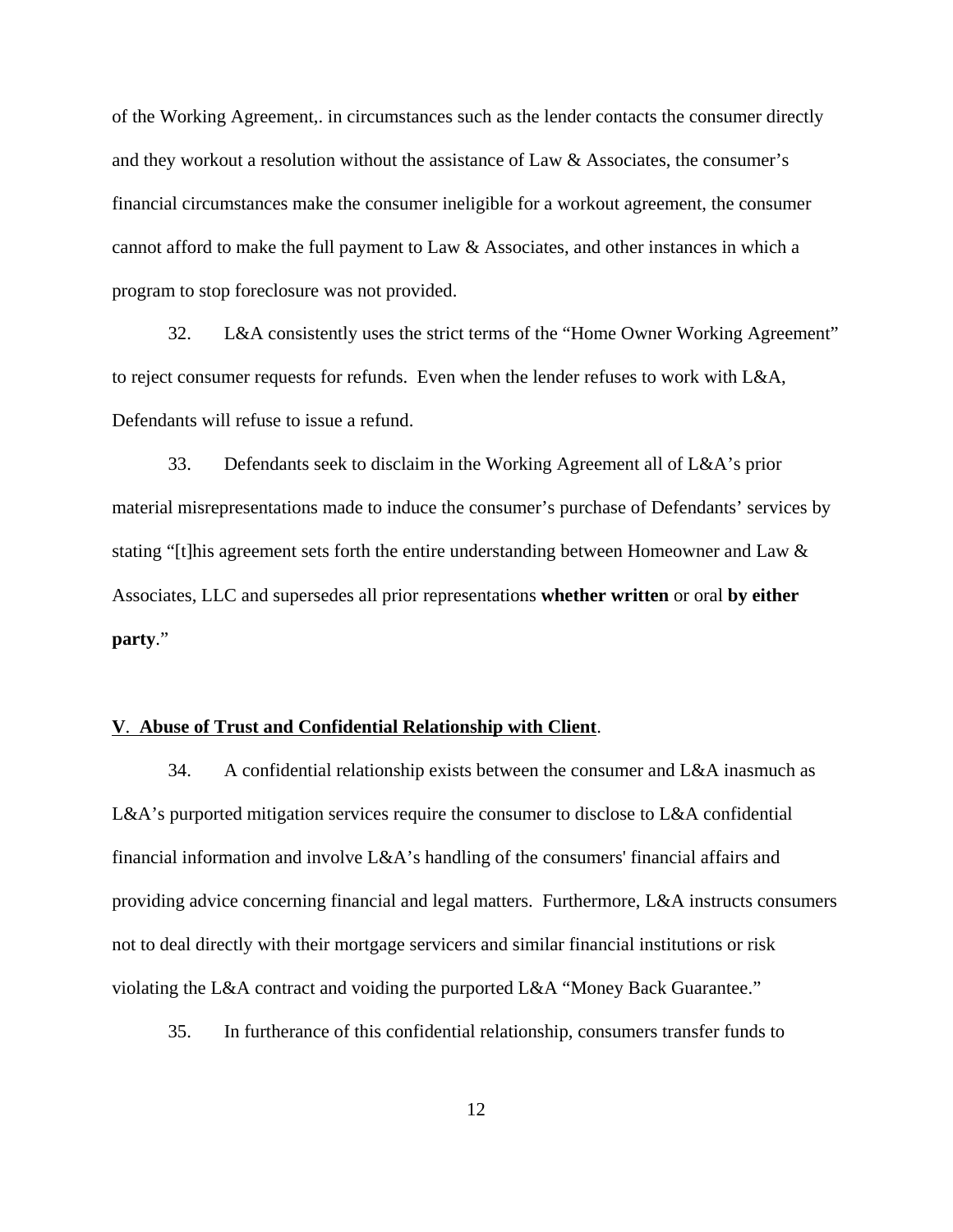Defendants in reliance upon the false and fraudulent representations by Defendants. Funds generated by Defendants' false and fraudulent representations unjustly enrich Defendants and Defendants cannot in equity and good conscience retain these consumer funds.

36. Due to the confidential nature of the relationship between the consumers and the Defendants, Office of the Attorney General seeks a constructive trust on the proceeds of fees paid by the consumers to L&A for the purpose of consumer restitution.

### **COUNT I VIOLATIONS OF FLORIDA DECEPTIVE AND UNFAIR TRADE PRACTICES ACT, CHAPTER 501, PART II, FLORIDA STATUTES.**

Office of the Attorney General sues Law & Associates and Thomas Law, and alleges:

37. Paragraphs 1 through 36 are hereby realleged and incorporated herein by reference, as if fully set forth below.

38. Section 501.204(1), Florida Statutes, states, "[u]nfair methods of competition, unconscionable acts or practices, and unfair or deceptive acts or practices in the conduct of any trade or commerce are hereby declared unlawful."

39. As set forth in paragraphs 10 through 36 above, Defendants have committed and are committing acts or practices in trade or commerce which shock the conscience; have engaged in or are engaging in representations, acts, practices or omissions which are material, and which are likely to mislead consumers acting reasonably under the circumstances; and have committed and are committing acts or practices in trade or commerce which offend established public policy and are unethical, oppressive, unscrupulous or substantially injurious to consumers. Thus, Defendants have engaged in and are engaging in unfair or deceptive or unconscionable acts or practices in the conduct of any trade or commerce in violation of § 501.204(1), Florida Statutes.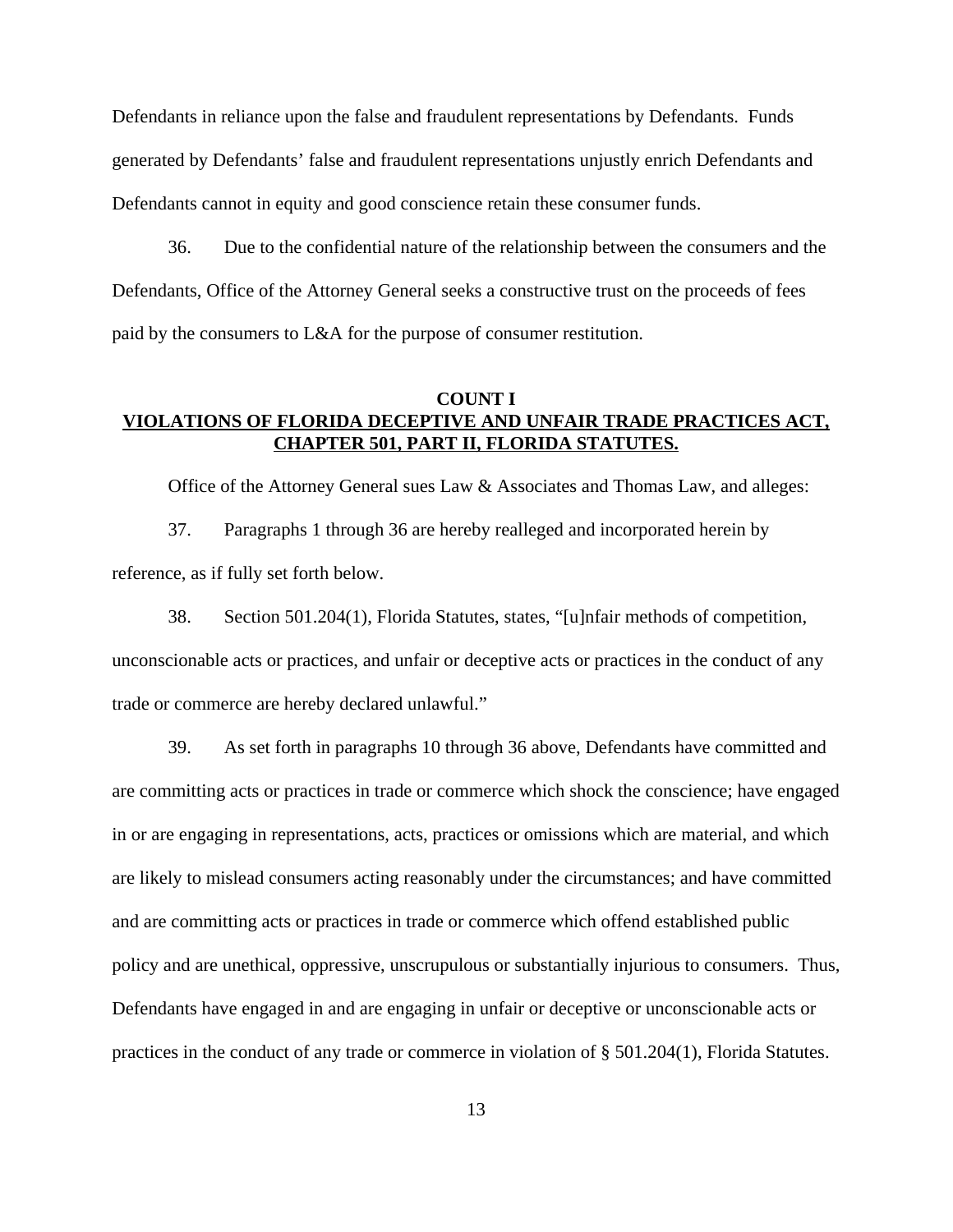40. Defendants obtain money by false pretenses and false representations while involved in sales and marketing of the services offered by L&A.

41. These above-described acts and practices of Defendants have injured and will likely continue to injure and prejudice the public.

42. Defendants have willfully engaged in the acts and practices when they knew or should have known that such acts and practices were unfair or deceptive or otherwise prohibited by law.

43. Unless Defendants are temporarily and permanently enjoined from engaging

further in the acts and practices complained of, the continued activities of Defendants will result in irreparable injury to the public for which there is no adequate remedy at law.

# **COUNT II VIOLATIONS OF CHAPTER 501, PART II, FLORIDA STATUTES, THROUGH FALSE AND MISLEADING ADVERTISING PROHIBITED BY§§ 817.06 AND 817.41**

Office of the Attorney General sues Defendants and alleges:

44. Paragraphs 1 through 36 are hereby realleged and incorporated herein by

reference, as if fully set forth below.

45. Section 817.06(1), Florida Statutes, provides in part:

No person . . . shall, with intent to offer or sell or in anywise dispose of merchandise, . . . service or anything offered by such person . . . directly or indirectly, to the public, for sale or distribution or issuance, or with intent to increase the consumption or use thereof, or with intent to induce the public in any manner to enter into any obligation relating thereto . . . knowingly or intentionally make, publish, disseminate, circulate or place before the public, or cause, directly or indirectly, to be made, published, disseminated or circulated or placed before the public in this state in a newspaper or other publication or in the form of a book,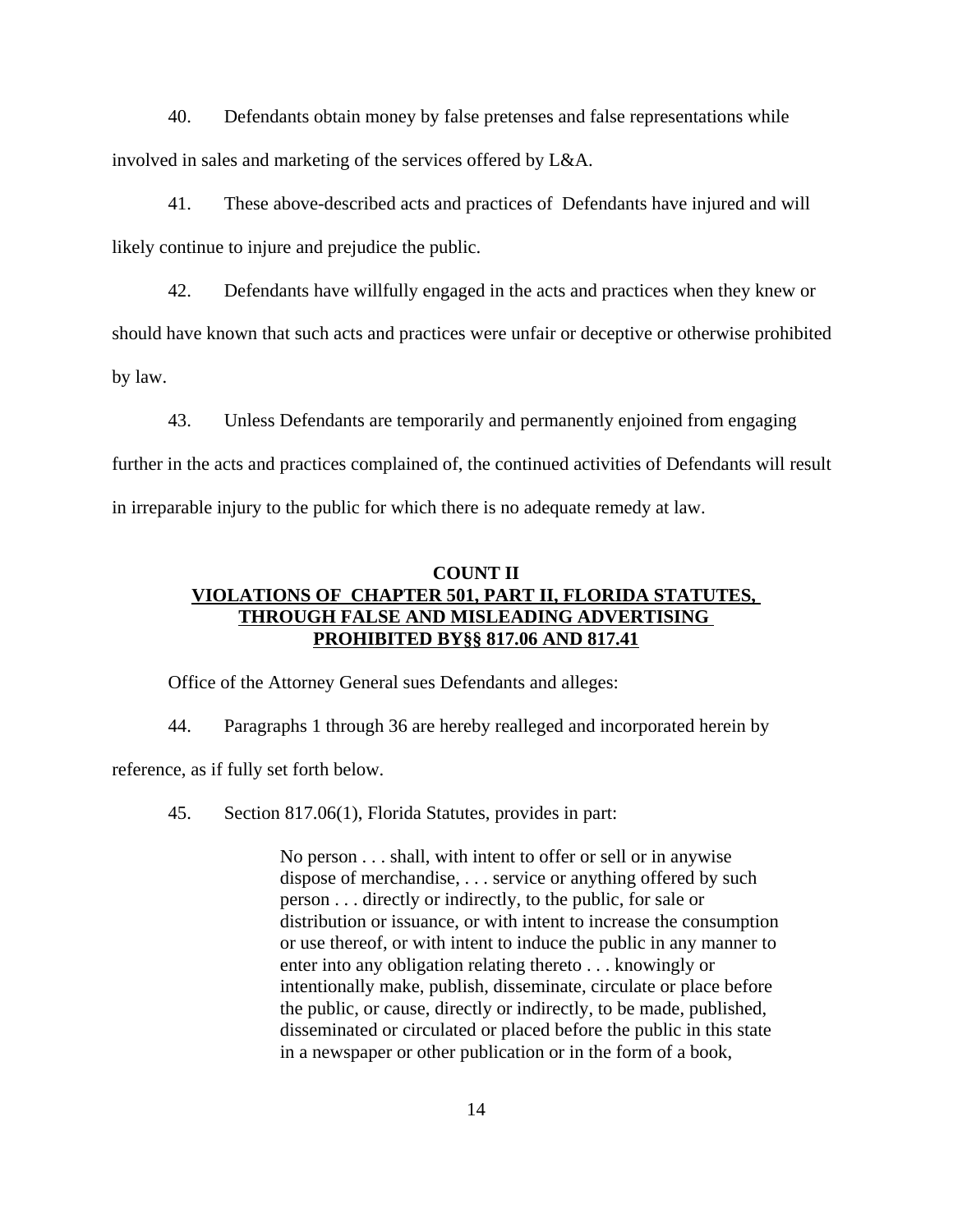notice, handbill, poster, bill, circular, pamphlet or letter or in any other way, an advertisement of any sort regarding such . . . service or anything so offered to the public, which advertisement contains any assertion, representation or statement which is untrue, deceptive, or misleading.

46. Section 817.41(1) Florida Statutes, provides:

It shall be unlawful for any person to make or disseminate or cause to be made or disseminated before the general public of the state, or any portion thereof, any misleading advertisement. Such making or dissemination of misleading advertising shall constitute and is hereby declared to be fraudulent and unlawful, designed and intended for obtaining money or property under false pretenses.

47. As set forth in paragraphs 10 through 33 above, Defendants have, with intent to offer or sell "foreclosure consulting services," made and disseminated and continue to make and disseminate, "misleading advertising" as defined by § 817.40(5), Florida Statutes, which are statements to and before the public, which are known, or through the exercise of reasonable care or investigation could or might be ascertained, to be untrue or misleading, and which are so made or disseminated with the intent or purpose of selling services and to induce the public to enter into obligations relating to such services.

48. Defendants willfully engage in the acts and practices alleged herein and knew or should have known at the time they advertised that their advertising and marketing materials contained assertions, representations, and statements which are untrue, deceptive, or misleading.

49. Pursuant to § 501.203(3)(c), Florida Statutes, a violation of Chapter 501, Part II, may be based upon "[a]ny law, statute, rule, regulation, or ordinance which proscribes unfair methods of competition, or unfair, deceptive, or unconscionable acts or practices."

50. Defendants, by disseminating false and misleading advertisements, violated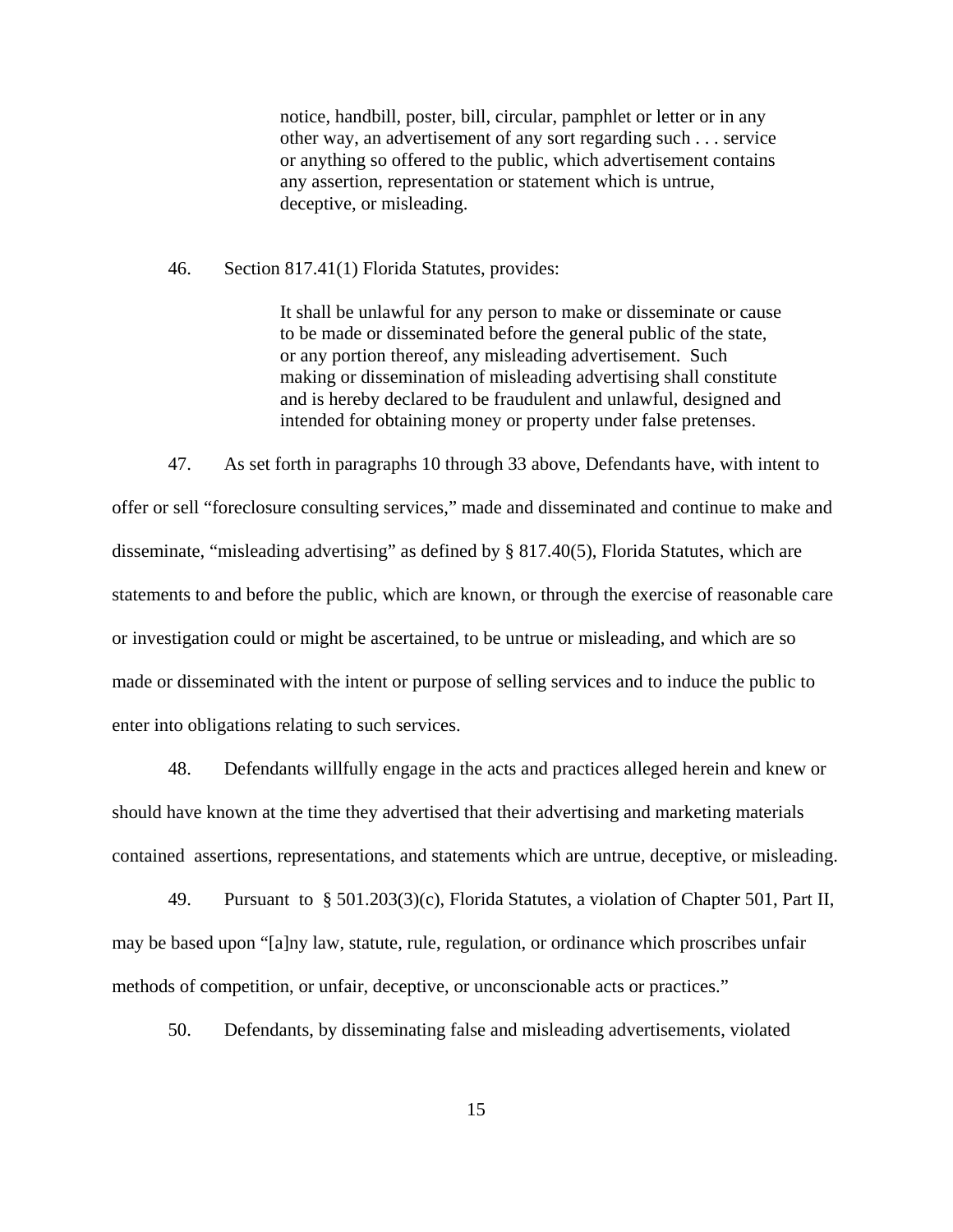§ 817.06(1), Florida Statutes, and 817.41, Florida Statutes, and therefore engaged in deceptive and unfair acts and practices in trade or commerce, in violation of § 501.204, Florida Statutes, and are subject to civil penalties and equitable remedies as imposed therein.

51. Unless Defendants are permanently enjoined from engaging further in the acts and practices alleged herein, the continued activities of Defendants will result in irreparable injury to the public for which there is no adequate remedy at law.

### **COUNT III VIOLATIONS OF CHAPTER 501, PART II, FLORIDA STATUTES, THROUGH FAILURE TO COMPLY WITH RULE 2-18.002, FLORIDA ADMINISTRATIVE CODE**

Office of the Attorney General sues Law & Associates and Thomas Law and alleges:

52. Paragraphs 1 through 36 are hereby realleged and incorporated herein by reference, as if fully set forth below.

53. Rules 2-18.002 of the Florida Administrative Code requires that any contract for consumer services that includes services to be rendered in the future on a continuing basis, include the date of the transaction and the name and address of the seller and contain a notice of the consumer's 3-day right to cancel. The notice of the right to cancel must be placed in immediate proximity to the space reserved for the signature of the consumer.

54. As set forth in paragraphs 12, 13, 27 and 30 to 33 and in attached Exhibit 5, which is incorporated herein, Defendants' contract does not contain the required cancellation notice or the required seller's information.

55. Pursuant to Rule 2-18.002(2), it is an unfair or deceptive practice to fail to provide the notices and the seller's information required by Rule 2-18.002.

56. Section 501.203(3)(c), Florida Statutes, states that a violation of Chapter 501, Part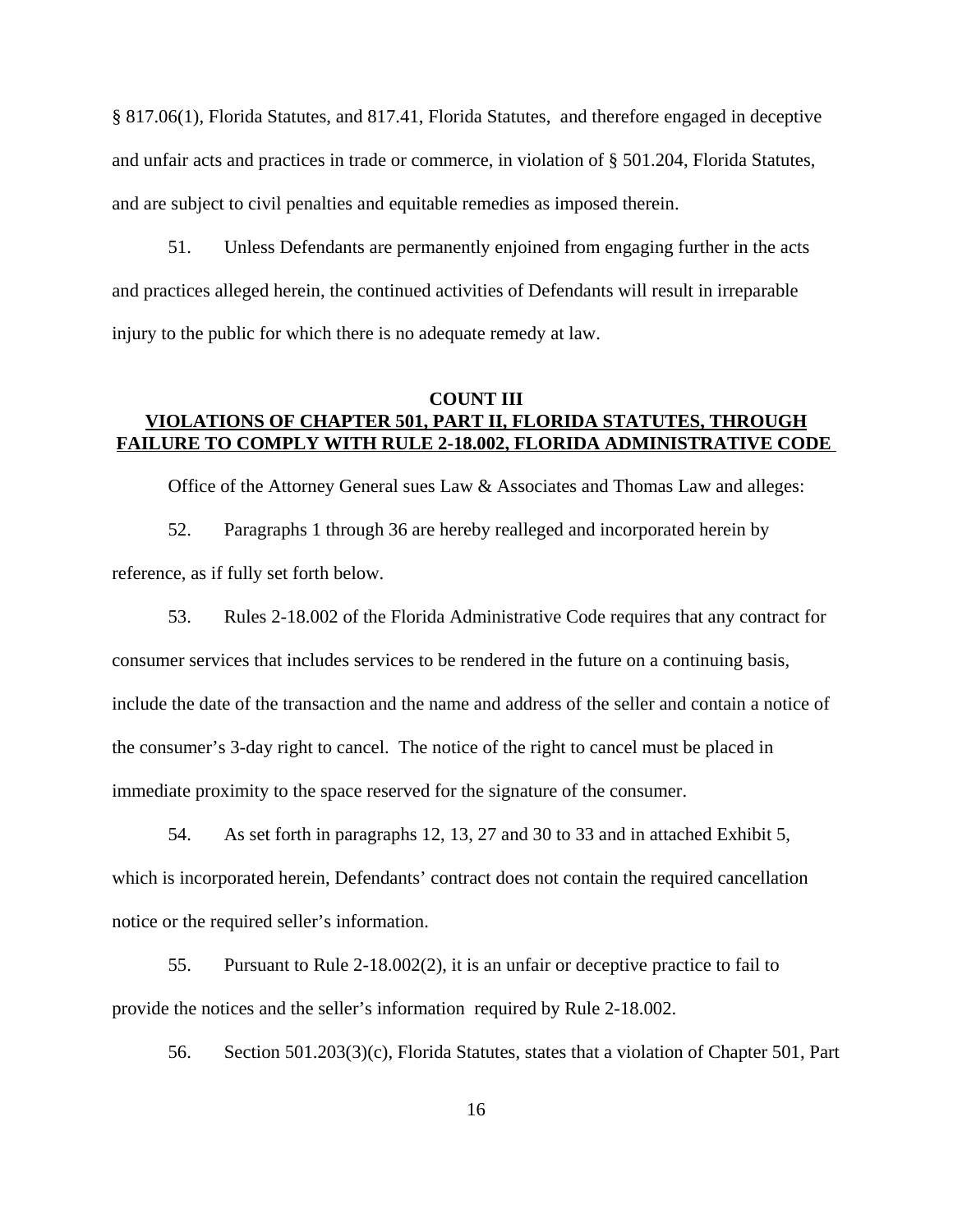II, may be based on a violation of "any violation of . . . the rules adopted under this act".

57. Rule 2-18.002 was adopted under Chapter 501, Part II, Florida Statutes.

58. By failing to provide the notices and address of the seller, Defendants violated Rule 2-18.002 and therefore engaged in deceptive and unfair acts and practices in trade or commerce, in violation of § 501.204, Florida Statutes and are subject to civil penalties and equitable remedies as imposed therein.

59. Defendants willfully engaged in the acts and practices alleged herein.

60. Unless Defendants are permanently enjoined from engaging further in the acts and practices alleged herein, the continued activities of Defendants will result in irreparable injury to the public for which there is no adequate remedy at law.

# **COUNT IV VIOLATIONS OF CHAPTER 501, PART II, FLORIDA STATUTES, THROUGH VIOLATIONS OF TELEMARKETING SALES RULE 16 C.F.R. § 310.3**

Office of the Attorney General sues Law & Associates and Thomas Law and alleges:

61. Paragraphs 1 through 36 are hereby realleged and incorporated herein by reference, as if fully set forth below.

62. Defendants have engaged in telemarketing to induce sales of their purported foreclosure rescue services. The Telemarketing Sales Rules ("TSR") 16 C.F.R. Part 310 defines telemarketing as "a plan, program, or campaign which is conducted to induce the purchase of goods or services . . . by use of one or more telephones and which involves more than one interstate telephone call." 16 C.F.R. § 310.2 (cc). A telemarketer is defined as "any person who, in connection with telemarketing, initiates or receives telephone calls to or from a customer or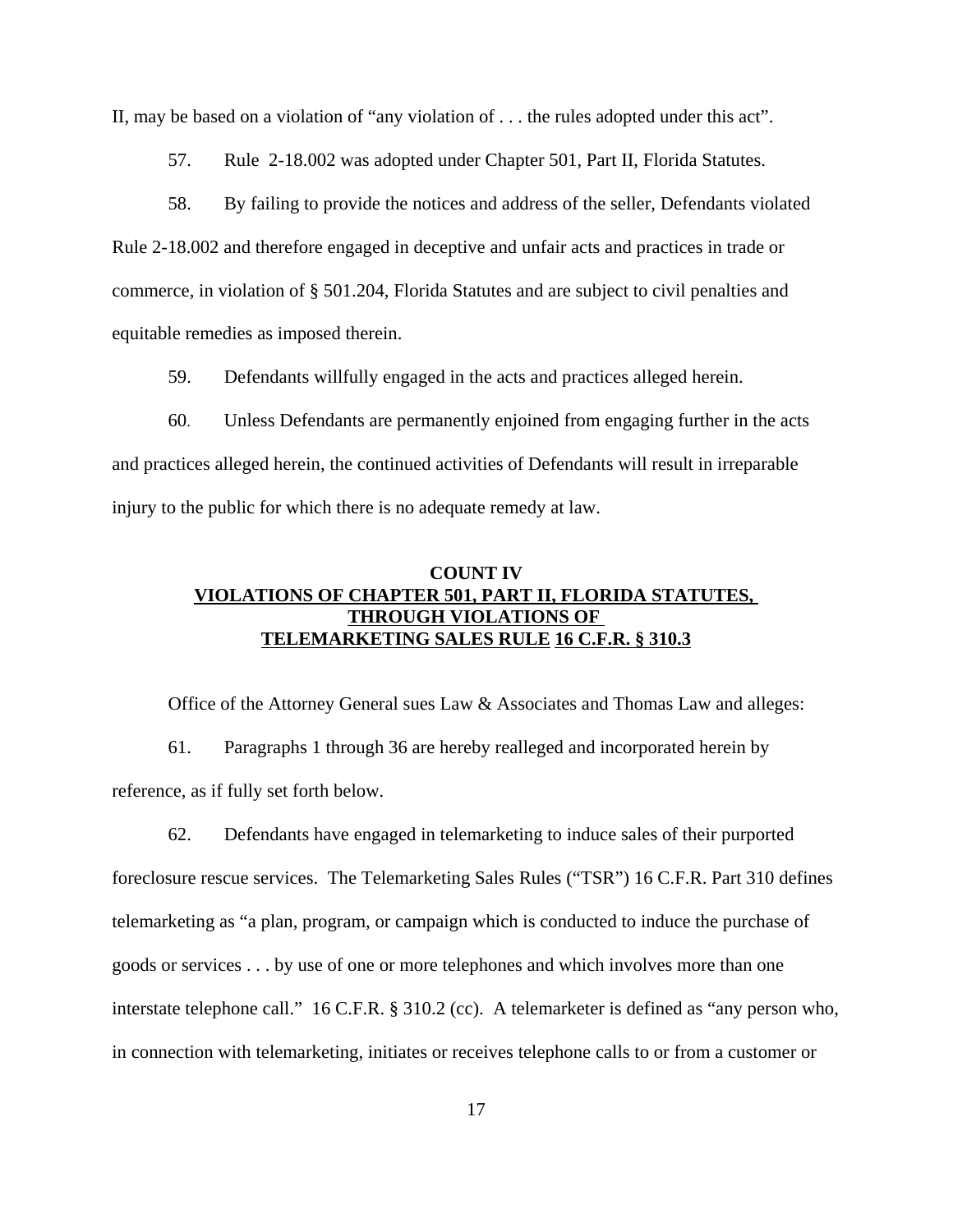donor. 16 C.F.R. § 310.2(bb).

63. Pursuant to the TSR, 16 C.F.R. § 310.3(a), it is a deceptive telemarketing act or practice and a violation of this Rule for any seller or telemarketer to engage in the following conduct:

> (1) Before a customer pays for goods or services offered, failing to disclose truthfully, in a clear and conspicuous manner, the following material information

. . .

(ii) All material restrictions, limitations, or conditions to purchase, receive or use the goods or services that are the subject of the sales offer. . . .

(iii) . . . if the seller or telemarketer makes a representation about a refund, cancellation, exchange, or repurchase policy, a statement of all material terms and conditions of such policy;

(2) Misrepresenting, directly or by implication, in the sale of . . . services any of the following material information:

. . .

(ii) Any material restriction, limitation, or condition to purchase, receive, or use . . . services that are the subject of a sales offer; (iii) Any material aspect of the performance, efficacy, nature, or central characteristics of . . . services that are the subject of a sales offer; (iv) Any material aspect of the nature or terms of the seller's refund, cancellation, exchange, or repurchase policies; . . .

(4) Making a false or misleading statement to induce any person to pay for . . . services . . .

64. Defendants have failed and continue to fail to disclose material terms and

conditions of its refund policy until after the consumer has paid for the services offered.

65. Defendants have misrepresented and continue to misrepresent material

restrictions, limitations, and conditions on its services and refund policies.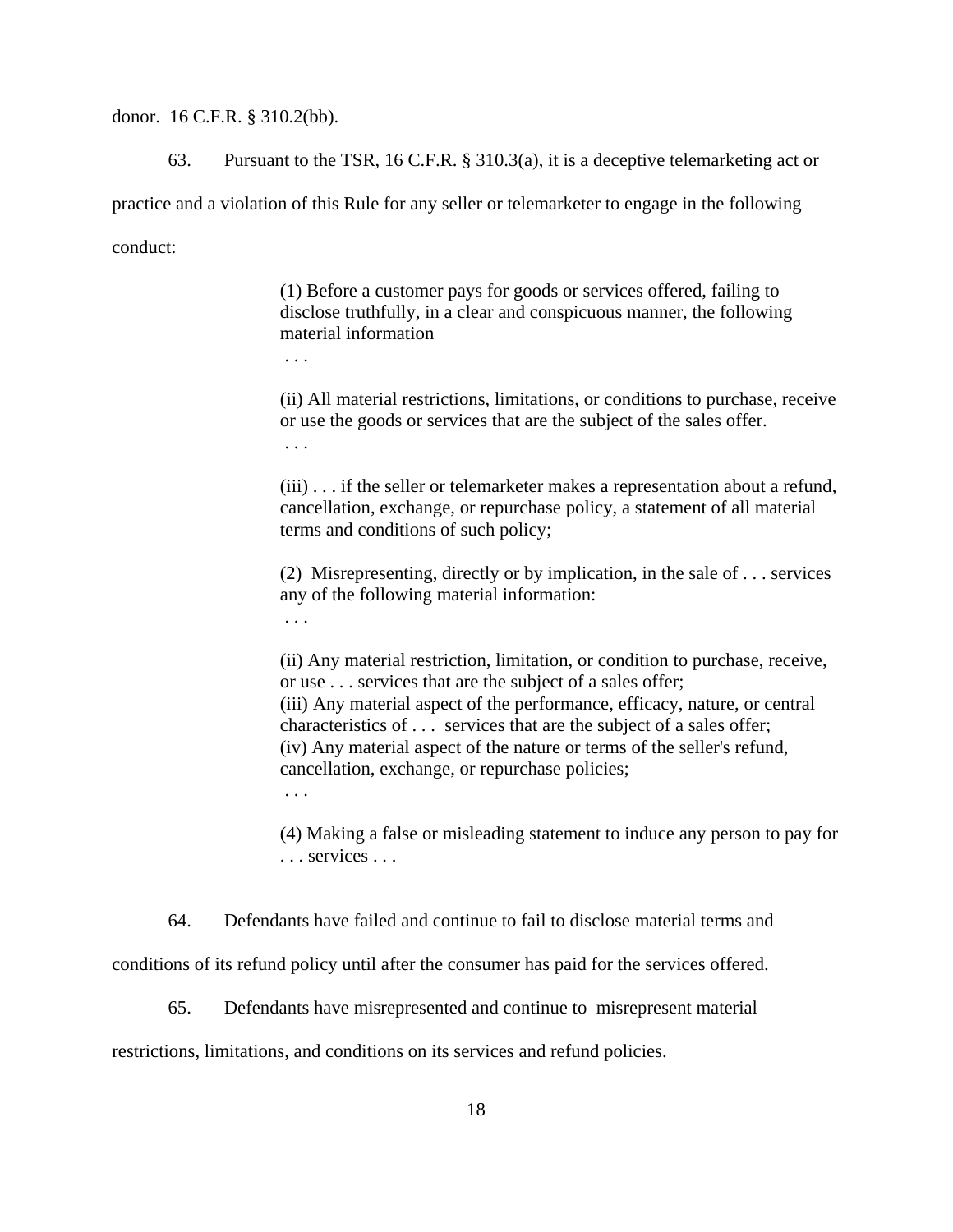66. Defendants have misrepresented and continue to misrepresent material aspects of the performance, efficacy, nature, and central characteristics of the services it offers.

67. Defendants have misrepresented and continue to misrepresent material aspects of the nature or terms of its refund, and cancellation policies.

68. Defendants have made and continue to make false and misleading statements to induce persons to pay for their services.

69. Defendants willfully engaged in the acts and practices alleged herein.

70. Section 501.203(3)(c), Florida Statutes, states that a violation of Chapter 501, Part II, may be based on a violation of "[a]ny law, statute, rule, regulation, or ordinance which proscribes unfair methods of competition, or unfair, deceptive, or unconscionable acts or practices."

71. As set forth above and in paragraphs 11 through 36 herein, Defendants have violated and continue to violate the provisions of 16 C.F.R. § 310.3 and therefore are engaged in deceptive and unfair acts and practices in trade or commerce, in violation of § 501.204, Florida Statutes and are subject to civil penalties and equitable remedies as imposed therein.

72. Unless Defendants are permanently enjoined from engaging further in the acts and practices alleged herein, the continued activities of Defendants will result in irreparable injury to the public for which there is no adequate remedy at law.

### **COUNT V VIOLATIONS OF CHAPTER 501, PART II, FLORIDA STATUTES, THROUGH VIOLATIONS OF CHAPTER 817, PART IV, FLORIDA STATUTES-DEBT MANAGEMENT SERVICES**

Office of the Attorney General sues Law & Associates and Thomas Law, and alleges: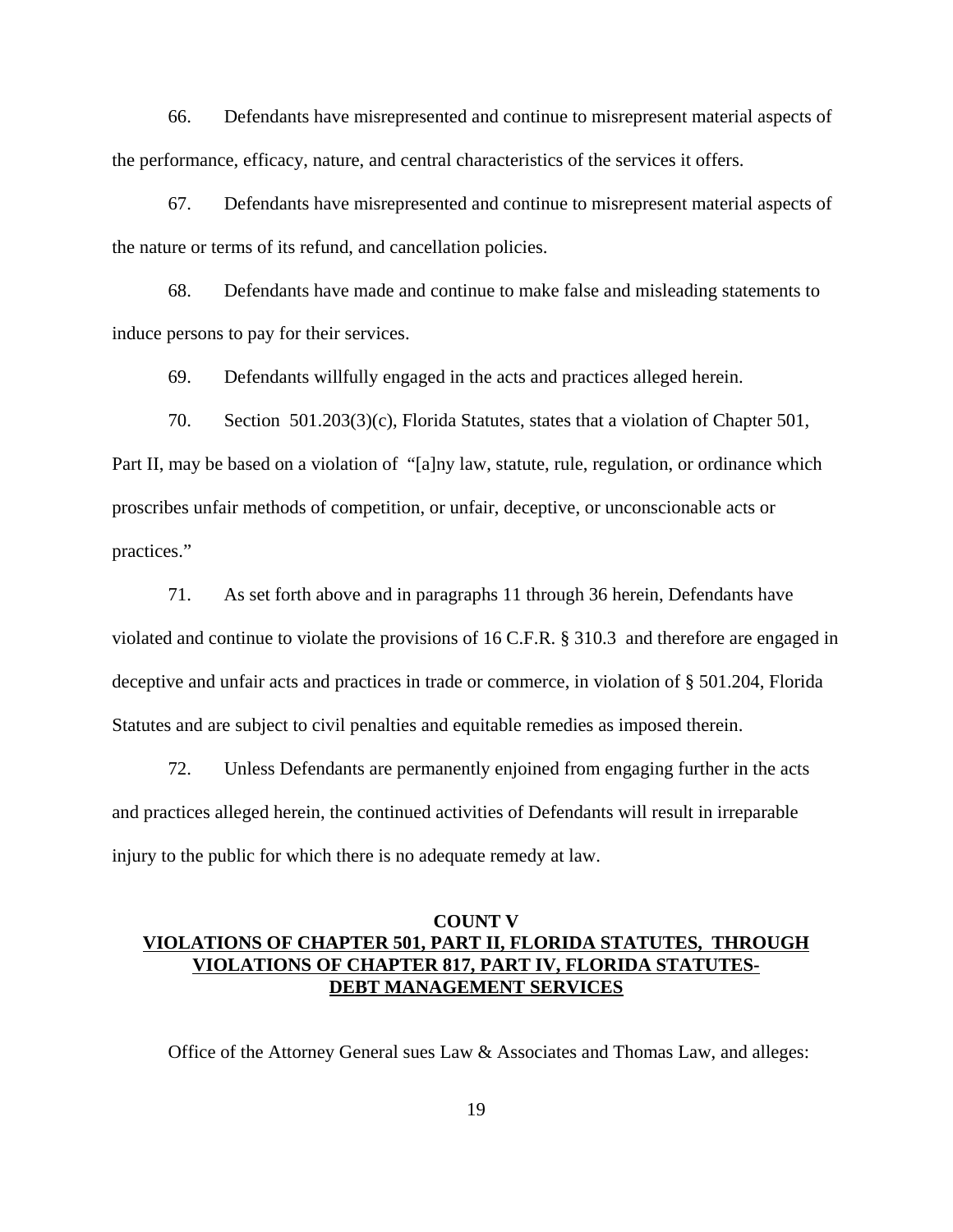73. Paragraphs 1 through 36 are hereby realleged and incorporated herein by reference, as if fully set forth below.

74. Pursuant to § 817.801(4), Florida Statutes, "'[d]ebt management services' means services provided to a debtor by a credit counseling organization for a fee to: (a) Effect the adjustment, compromise, or discharge of any . . . note, or other indebtedness of the debtor."

75. Section 817.802(1), Florida Statutes, provides that

[i]t is unlawful for any person, while engaging in debt management services or credit counseling services, to charge or accept from a debtor residing in this state, directly or indirectly, a fee or contribution greater than \$50 for the initial setup or initial consultation. Subsequently, the person may not charge or accept a fee or contribution from a debtor residing in this state greater than \$120 per year for additional consultations . . .

76. As alleged in paragraphs 11 through 15 and 27 through 33, L&A has charged and

accepted from debtors residing in this state an unlawful fee.

77. Pursuant to § 817.806(1), Florida Statutes, "[a]ny person who violates any

provision of this part commits an unfair or deceptive trade practice as defined in Part II of

Chapter 501. Violators shall be subject to the civil penalties and equitable remedies provided

therein."

# **COUNT VI VIOLATIONS OF CHAPTER 501, PART II, FLORIDA STATUTES, THROUGH VIOLATIONS OF §687.141**

Office of the Attorney General sues Law & Associates and Thomas Law, and alleges:

78. Paragraphs 1 through 36 are hereby realleged and incorporated herein by

reference, as if fully set forth below.

79. Section 687.14(4), Florida Statutes, defines a loan broker as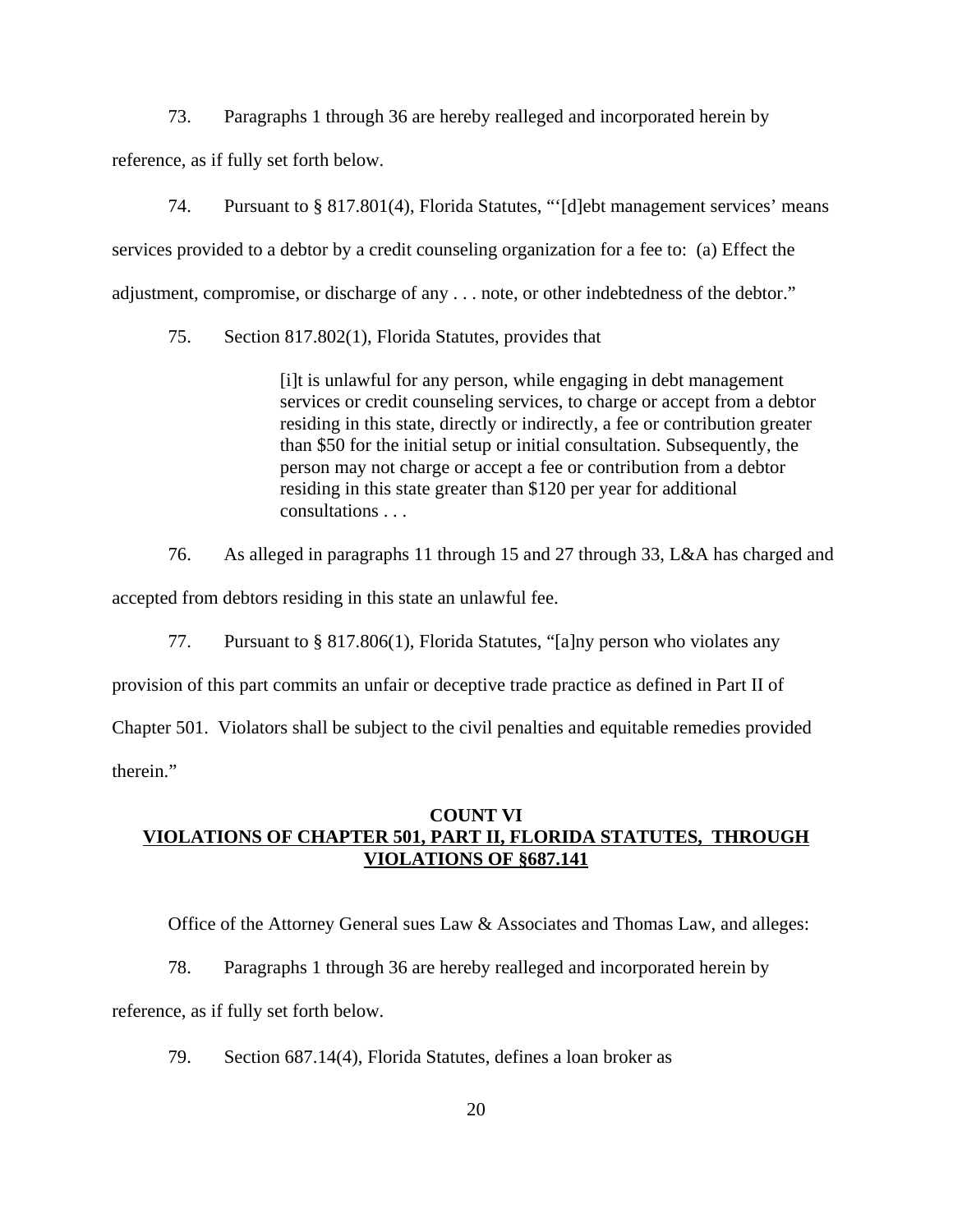any person. . . .who:

(a) For or in expectation of consideration assists or advises a borrower in obtaining or attempting to obtain a loan of money . . .

(b) For or in expectation of consideration assists or advises a borrower in obtaining or attempting to obtain a loan of money . . .

Section 687.141, Florida Statutes provides:

No Loan Broker shall:

(1) Assess or collect an advance fee from a borrower to provide services as a loan broker.

(2) Make or use any false or misleading representations or omit any material fact in the offer or sale of the services of a loan broker or engage, directly or indirectly, in any act that operates or would operate as a fraud or deception upon any person in connection with the offer or sale of the services of a loan broker, notwithstanding the absence of reliance by the buyer.

80. Section 501.203(3)(c), Florida Statutes, states that a violation of Chapter 501,

Part II, may be based on a violation of "[a]ny law, statute, rule, regulation, or ordinance which proscribes unfair methods of competition, or unfair, deceptive, or unconscionable acts or practices."

81. As set forth in paragraphs 16 through 18 and 24 and in Exhibits 1 and 2, attached hereto and incorporated herein, Defendants have knowingly and willfully acted as loan brokers in offering to obtain refinancing and home equity loans to consumers and thereby have violated and continue to violate Section 687.141, Florida Statutes, by demanding an advance fee and making misrepresentations and false statements to consumers regarding the terms of Defendants' offer of services. Defendants therefore are engaged in deceptive and unfair acts and practices in trade or commerce, in violation of §501.204, Florida Statutes and are subject to civil penalties and equitable remedies as imposed therein.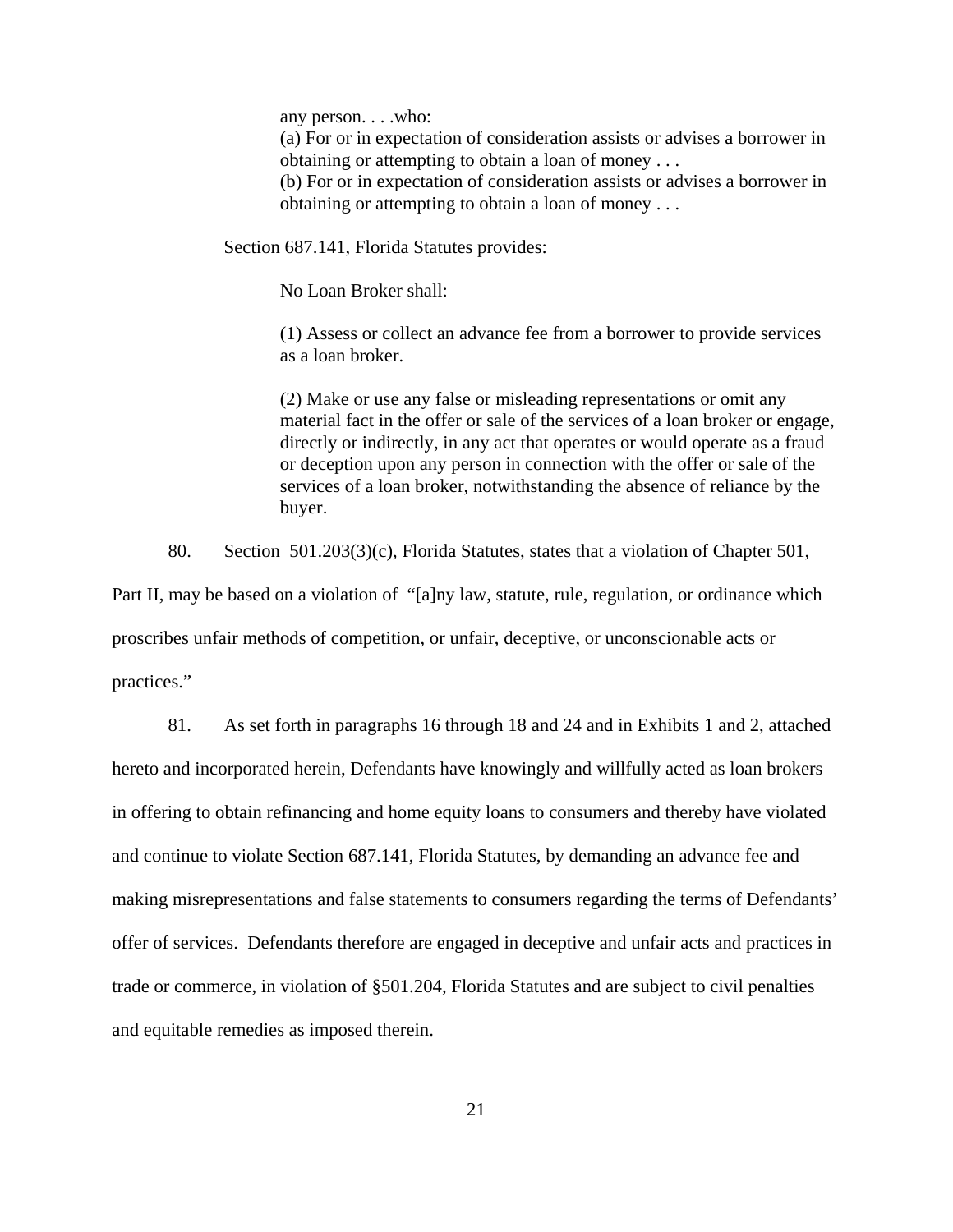82. Unless Defendants are permanently enjoined from engaging further in the acts and practices alleged herein, the continued activities of Defendants will result in irreparable injury to the public for which there is no adequate remedy at law.

#### **PRAYER FOR RELIEF**

WHEREFORE, Office of the Attorney General asks for judgment.

A. Temporarily and permanently enjoining Defendants, their officers, agents, servants, employees, attorneys and those persons in active concert or participation with them who receive actual notice of the injunction, from engaging in the acts and practices in violation of provisions of Chapter 501, Part II, Florida Statutes, as specifically alleged above and any similar acts and practices;

B. Assessing civil penalties in the amount of Ten Thousand Dollars (\$10,000) for each violation of Chapter 501, Part II, Florida Statutes; and Fifteen Thousand Dollars (\$15,000) for each such violation that victimizes, or attempts to victimize, a senior citizen or handicapped person, in accordance with § 501.2077, Florida Statutes;

C. Awarding reasonable attorney's fees and costs pursuant to §§ 501.2075 and 501.2105 Florida Statutes;

D. Awarding restitution to consumers for the acts and practices of the Defendants in accordance with § 501.207(3), Florida Statutes;

E. Imposing reasonable restrictions upon the future activities of Defendants including, but not limited to, prohibiting Defendants from engaging in the sale or marketing of mitigation services, credit counseling services, or any other related financial services;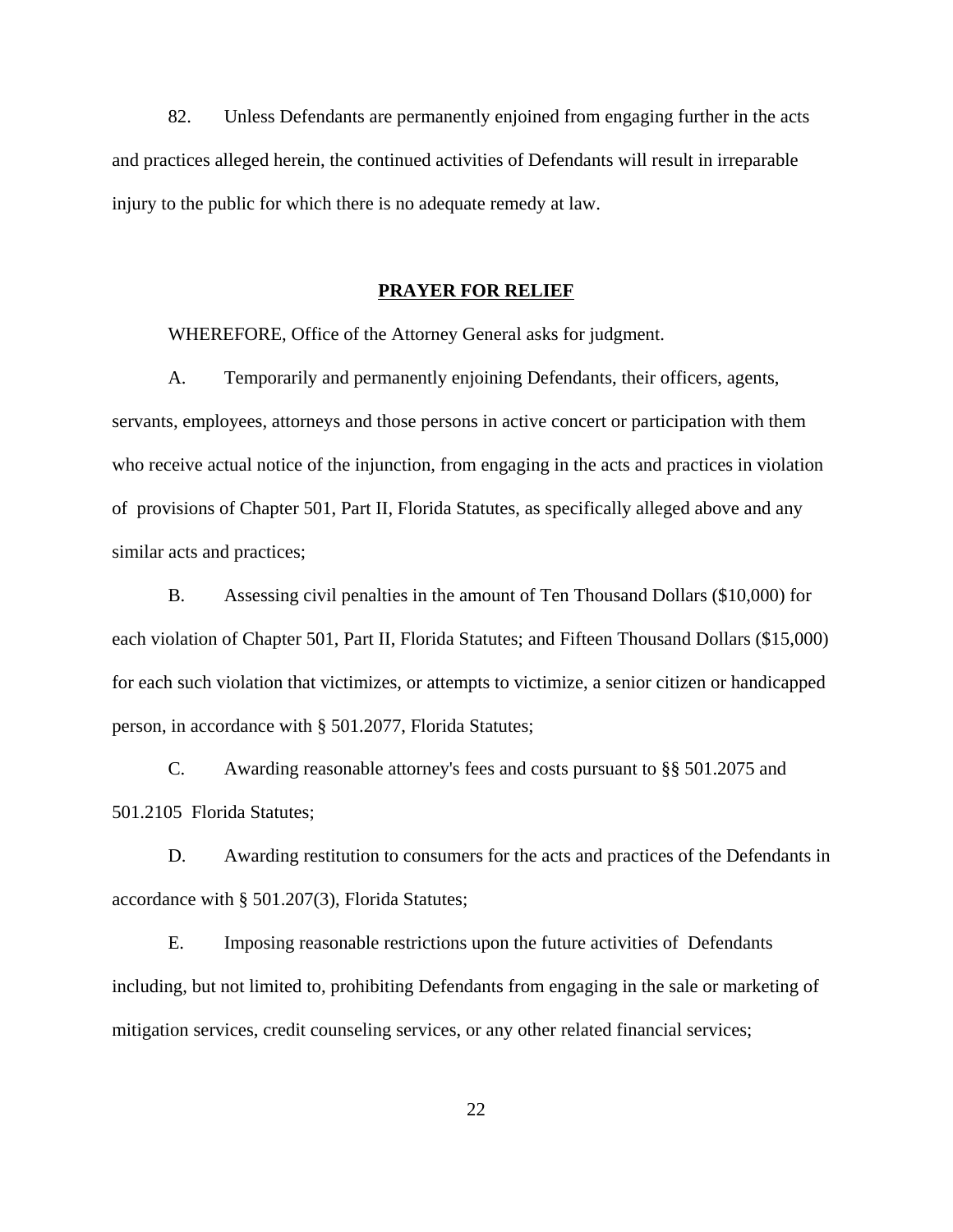F. Ordering the suspension or revocation of licenses, permits, or prior approval granted to Defendants by any State department or agency;

G. Requiring that Defendants disgorge all revenue, and all interest or proceeds derived therefrom, generated as a result of the unconscionable, unfair and deceptive practices set forth in this count;

H. Imposing a constructive trust on the fees consumers paid to enroll in the New Leaf program, and the proceeds of those fees;

I. Declaring the practices described above unfair, deceptive, unconscionable, and otherwise unlawful;

J. Imposing an equitable lien on the proceeds of the L&A business activities; and

K. Granting such other relief as this court deems just and proper, including, but not limited to, all other relief allowable under § 501.207(3), Florida Statutes.

Respectfully submitted,

BILL MCCOLLUM ATTORNEY GENERAL

VICTORIA A. BUTLER ATTORNEY SUPERVISOR Florida Bar # 861250 Office of the Attorney General Department of Legal Affairs 3507 E. Frontage Rd., Suite 325, Tampa, FL 33607 (813) 287-7950(telephone) (813) 281-5515 (facsimile)

\_\_\_\_\_\_\_\_\_\_\_\_\_\_\_\_\_\_\_\_\_\_\_\_\_\_\_\_\_\_\_